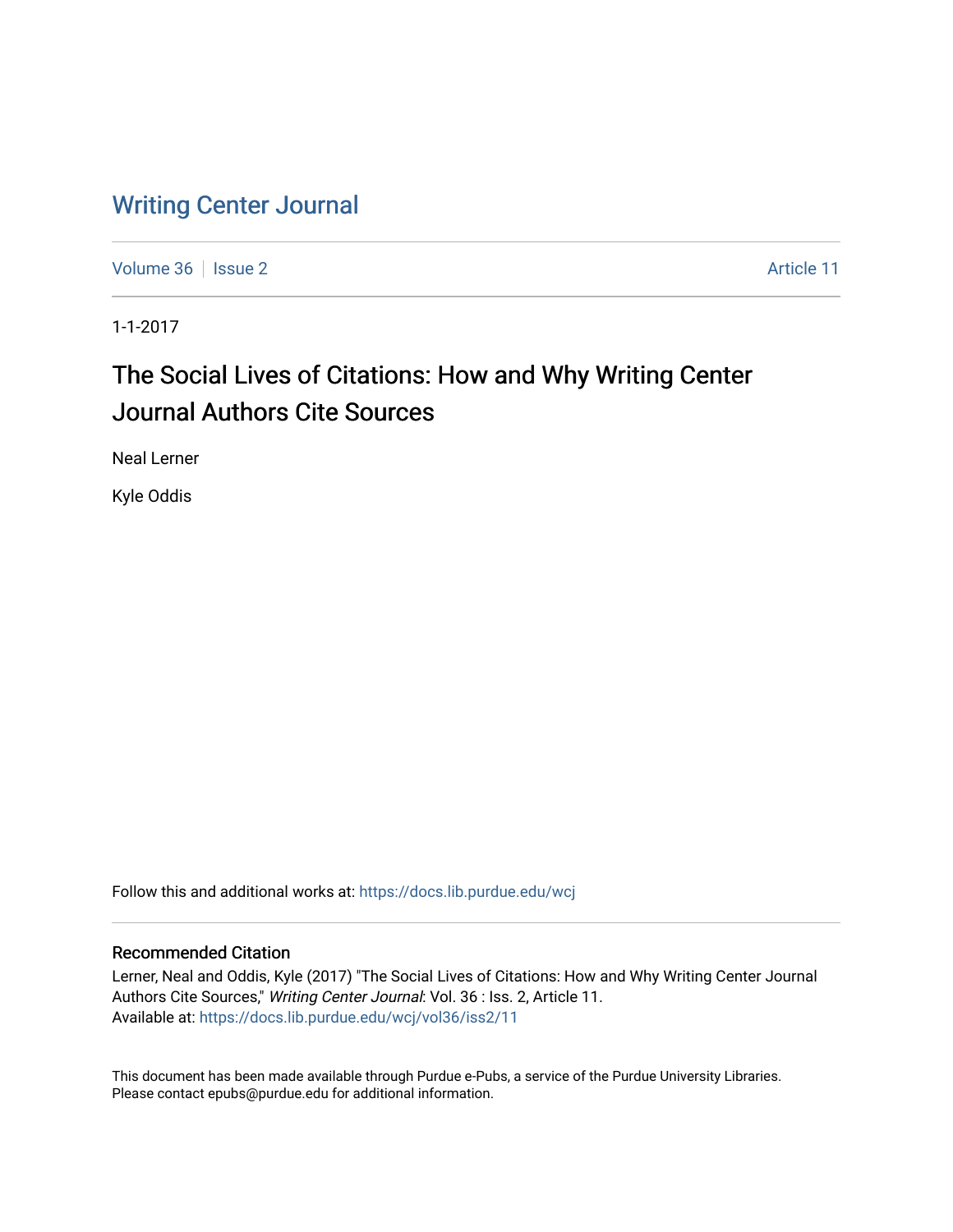Lerner and Oddis: The Social Lives of Citations: How and Why Writing Center Journal

Neal Lerner & Kyle Oddìs

# The Social Lives of Citations: How and Why Writing Center Journal Authors Cite Sources

# **Abstract**

 Whether we are building on a knowledge network of who and what has come before or are showing the gaps and spaces that our work fills, citing sources is at the core of intellectual work. For The Writing Center Journal ( $WCI$ ), a previous study found that 81% of works cited appeared only once, and the remaining set of references refer largely to insider sources, limiting the field's uptake in research and scholarship outside of writing center studies. This follow-up survey and interview study investigates more closely the social scene of citation and finds that in a field as relatively young as writing center studies,  $WCJ$  authors' alle giances to any particular body of knowledge do not necessarily overlap, thus precluding true disciplinary formation. Still, writing centers might represent anti-disciplinary spaces in their practices, their research, and their core beliefs, offering potential collaborations with other on-cam pus partners outside of disciplinary structures. Knowledge making in writing centers, then, potentially offers a new model of academic and

The Writing Center Journal 36.2 | 2017 235



Published by Purdue e-Pubs,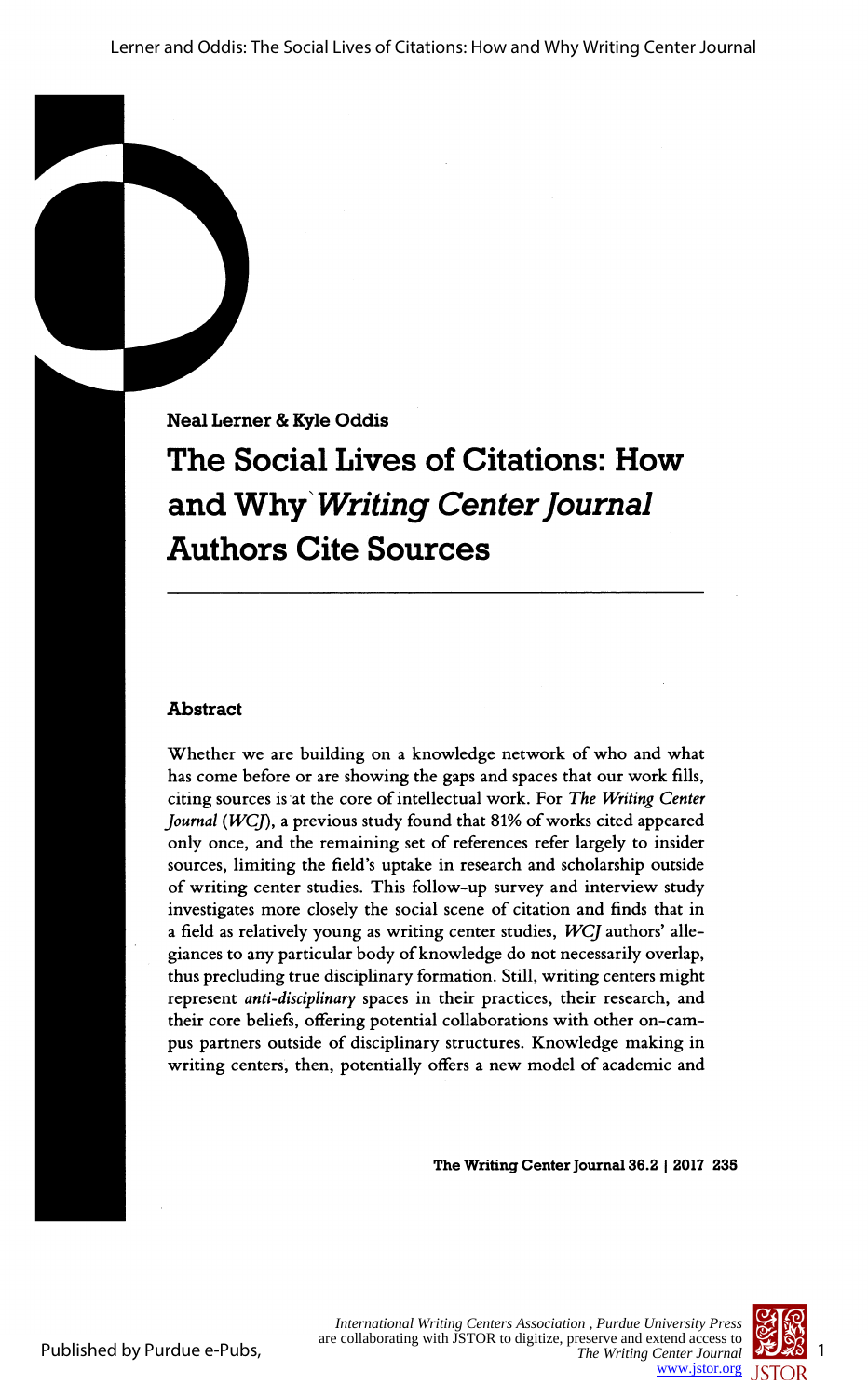collaborative work, one that represents the values writing centers have long embodied.

### **Introduction**

 Citing sources is at the core of intellectual work. Whether we are build ing on a knowledge network of who and what has come before or are showing the gaps and spaces that our work fills, our citation practices contribute to what Bryce Allen, Jian Qin, & F. W. Lancaster (1994) call the "persuasive community" of academic writing. Patterns in citation practices have been of interest to scholars in a wide variety of disciplines, including rhetoric and composition (Rose, 1996, 1999; Lucas & Loewe, 2011; Mueller, 2012), business communication (Reinsch & Lewis, 1993; Reinsch & Reinsch, 1996), technical communication (Smith, 2000), communication studies (Case & Higgins, 2000), computing and sociology (Harwood, 2009), and agricultural botany and agricultural economics (Thompson & Tribble, 2001), or as a way to understand disciplinary differences (Karatsolis, 2016). Lucas & Loewe (2011) use Kenneth Burke's conversational "parlor" metaphor to describe the role of citation analysis: "In a Burkean sense, bibliometric analyses aim to observe, trace, and map the published conversations after they occurred, and as they moved from parlor to parlor" (p. 268). Taken as a whole, these studies demonstrate the importance of citation practices, whether as a way to characterize the knowledge domains of a particular field or journal or to ensure that the intellectual work of particular scholars gets an opportunity to join the larger conversation. As Shirley K. Rose (1999) tells us, "every time a scholar . . . incorporates another writer's words or ideas to advance her own thesis, she maps the field of her discipline. She draws boundaries, circumscribes the territory of her field of discourse, and determines who is within and who is without" (pp. 192-193). This essentially social function of citations is part of the larger social construction of knowledge in any field. In the case of citation practices, however, those bits of accepted, rejected, and repackaged knowledge have names and dates attached.

 Patterns in citation practices also act as barometers of how a field positions itself with respect to other fields or in the larger social landscape. Are the citations largely inward looking and self-referential; i.e., characteristic of a field that Clement Y. K. So (1988) describes as dominated by "closure" (p. 239)? Are the citations largely disparate and one-off, perhaps indicating a field without an established intellectual core? When it comes to The Writing Center Journal (WCJ), an analysis of works cited entries from its first 30 years of publication, 1980 to 2009,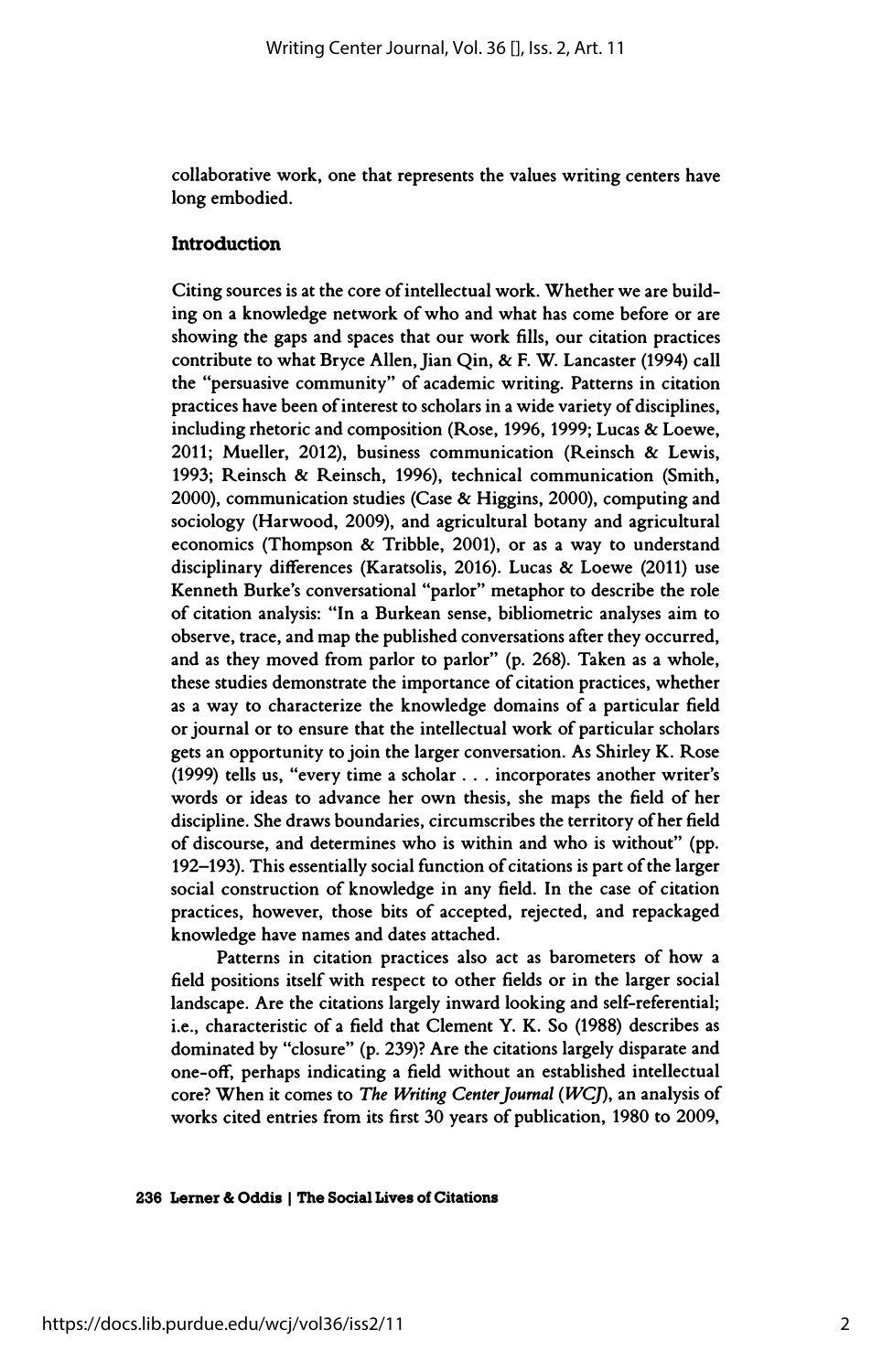indicated both of these conditions were true. The key finding was that WCJ authors

 either rely on citations that are not taken up by subsequent authors or refer to a set of "insider" readings that function largely to affirm established beliefs and run the risk of casting the field as largely talking to itself, not to be taken seriously by related and affiliated fields. (Lerner, 2014, p. 68)

 One manifestation of this phenomenon is the tenuous nature of writing center studies. Anne Ellen Geller & Harry Denny (2013) find that research is only conducted by those few with exigency to do so, while Dana Lynn Driscoll & Sherry Wynn Perdue (2012) find that few  $WCJ$  publications qualify as the type of  $RAD$  research (replicable, aggregable, data-supported, following Haswell, 2005) that more estab lished fields might view as substantive.

 Data from CompPile.org supports this view of writing center publications as largely for the consumption of a writing center audi ence. As shown in Figure 1, from 1975 to 2015, published academic works outside of The Writing Center Journal and Writing Lab Newsletter (i.e., articles and book chapters in more widely circulated composition/ writing studies sources) referring to writing centers largely peaked in the late 1990s, then, except for a brief resurgence in 2006/2007, have fallen steadily since then.

 Figure 1. Number of CompPile.org Records with "wcenter" as Key Term, Excluding Those Found in *WLN* and WCJ, 1975-2015



The Writing Center Journal 36.2 | 2017 237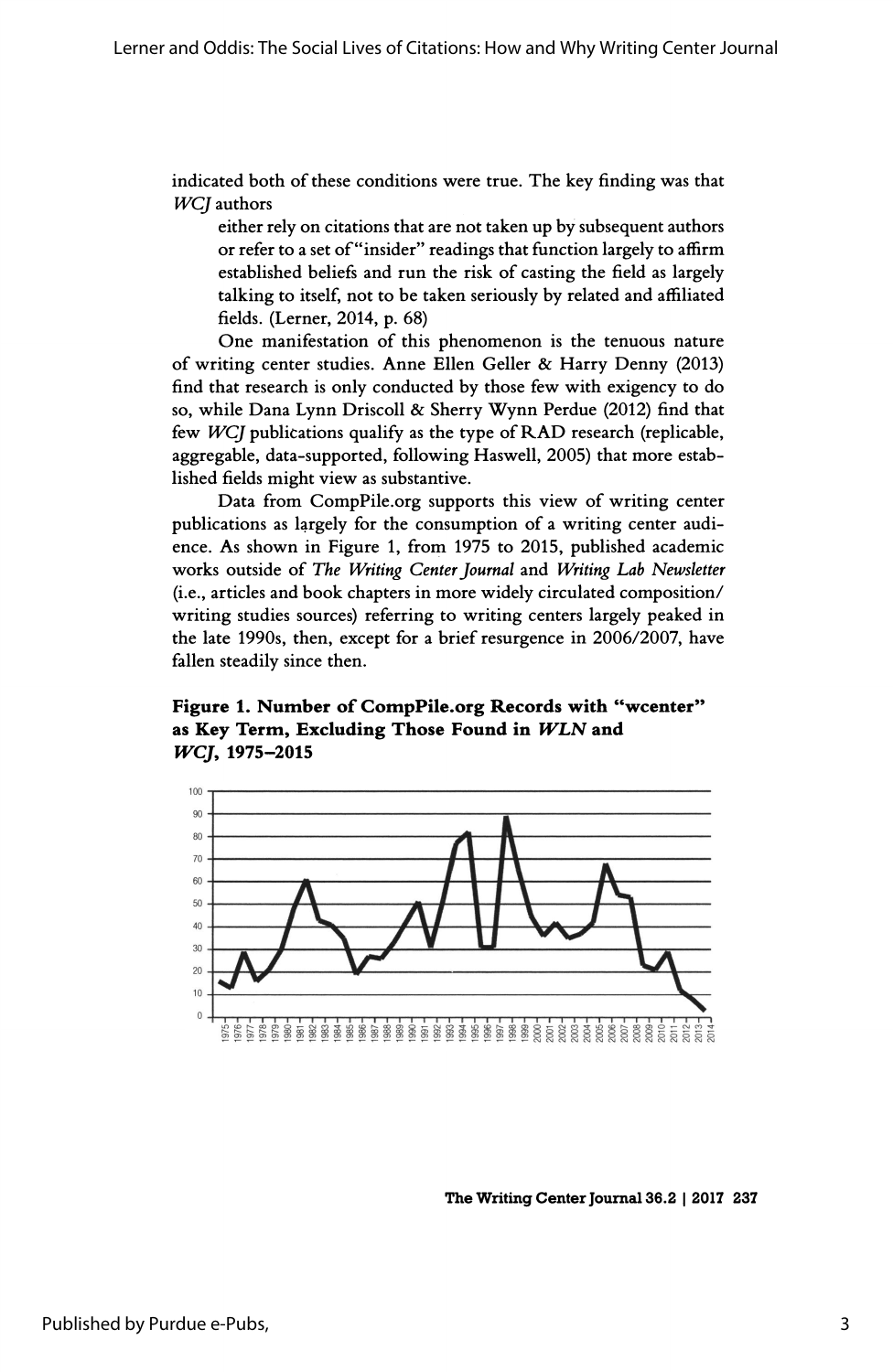While this phenomenon is consistent with overall citation trends in the humanities (see Larivière, Gingras, & Archambault, 2009), for writing centers as intellectual sites, it represents a continuation of writ ing centers as "our little secret" as Elizabeth H. Boquet (1999) points to. In an era in which writing centers are still cast as specific sites only to work with specific populations of students, the ambition to be the "centers of consciousness for writing on our campuses," as Stephen M. North (1984) offers, is largely unrealized. Further, in the current climate of administrative "efficiencies" and the folding of writing centers into larger academic support units, at threat are the possibilities for knowl edge making in writing centers. And that is a shame, given how writing centers are such rich sites for those possibilities, whether the questions being investigated are about student learning and motivation, diversity and difference, literacy and language, or a host of other topics that are the day-to-day content in every writing center worldwide and at every instructional level.

 An understanding of citation practices or of the nature of a par ticular kind of knowledge making in writing center scholarship can shed light on the limits and possibilities of the field, particularly of the field's quest for disciplinary status. Citation practices offer evidence of the social positioning of writing center scholarship, both to readers familiar with writing center work and to readers outside of that social circle. Authors' citation practices, then, are potentially emblematic of larger tendencies in knowledge production and are a possible "canary in a coal mine" to better understand the scholarly wellness of a field. As Rose (1999) writes, "citation analysis helps us understand who we are. By showing us how we construct ourselves as a knowledge-making community, citation analysis helps us understand how we maintain ourselves as a professional community" (p. 200).

 In this article, we build on "The Unpromising Present," tri angulating our findings on what appears in Works Cited lists against survey and interview research with WCJ authors. We explore how and why those authors cite sources and what they see as the current state of knowledge making in writing center studies. Overall, our analysis of the role of citation practices shows that citing sources in writing center studies is a complex, multi-faceted social activity. As we show in Figure 2, citations enact a relationship between article authors, intended readers, and citations themselves, but each of these elements has its own complexities: WCJ authors bring intentions for knowledge making and particular histories as members of or outsiders to the field. WCJ readers cover a wide range from undergraduate peer tutors, to PhD students, to writing center directors and researchers. Finally, citations might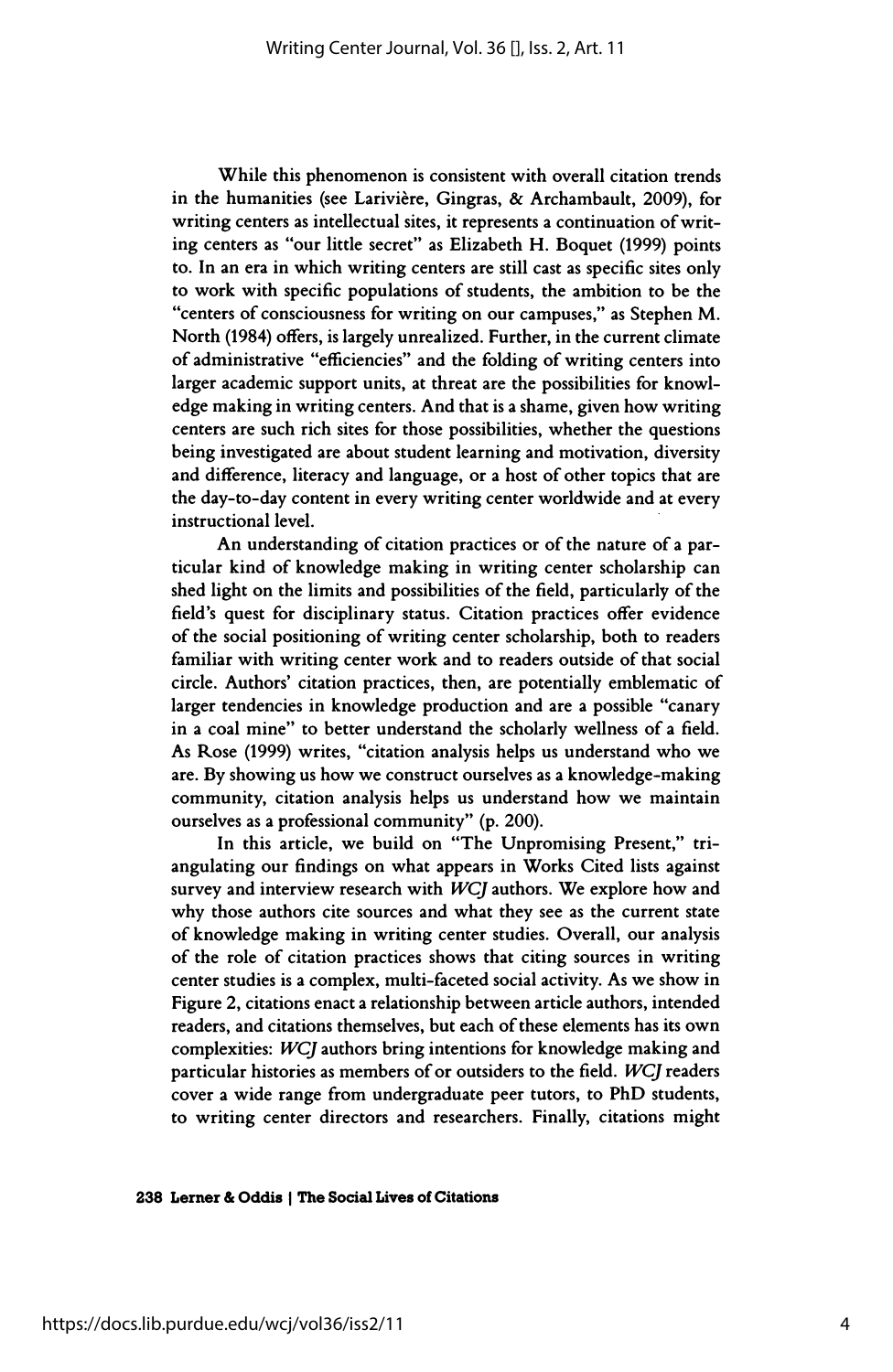convey authority, alienation, or novelty. When this dynamic occurs in a field as relatively young as writing center studies, the overlap between these components might only be slight, and the larger goal of advancing disciplinary knowledge is not necessarily foremost in any author's mind. The goals are much more local, the imagined audiences fairly narrow, and the cumulative effect consequential mostly for a small set of writers and readers.



 Figure 2. The Social Scene of Citation in The Writing Center Journal

 While this finding casts doubt on the solidity of writing center studies as a discipline, in this article we argue that an *anti-disciplinary*  understanding of writing center work might ultimately be the best path forward. Writing centers are often already collaborating with other campus units not necessarily seen as existing disciplines (e.g., offices of study abroad, community engagement, or experiential learning), and such work has visibility as "high-impact" practices on student learning (Kuh, 2008). Knowledge making in writing centers, then, potential ly offers a new model of academic and collaborative work, one that represents the values writing centers have long embodied and speaks back to the limiting and regulatory functions of traditional academic disciplines.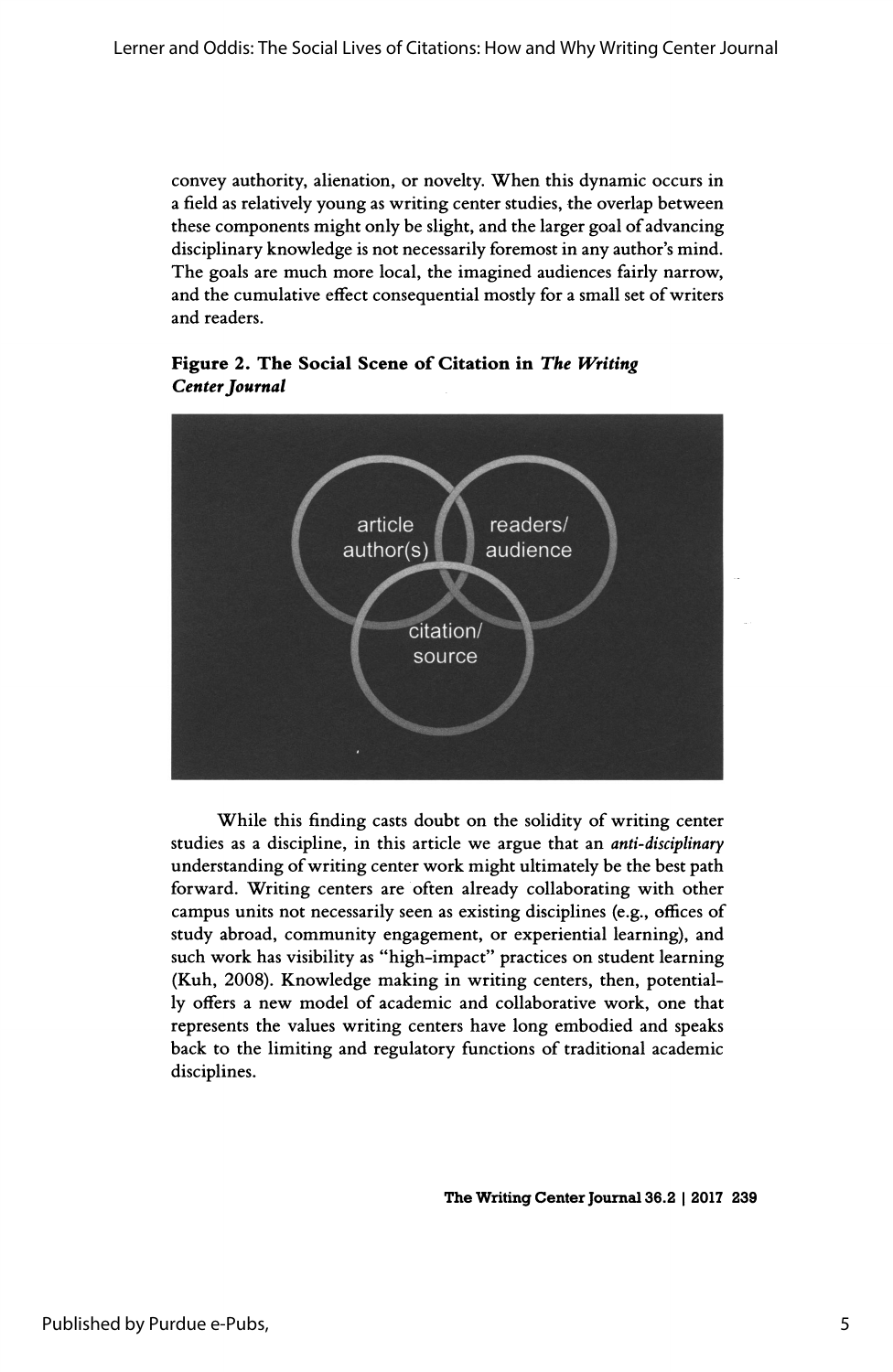In what follows, we first describe our research methods and then present what we learned from the combination of surveys and inter views.

### Methods of Data Collection

After obtaining IRB approval, $1$  we collected data for this study in two phases: 1. a survey of authors who have published in WCJ in the last 10 years and 2. discourse-based interviews with 11 of the authors who responded to the survey.

WCJ author survey. To better understand why WCJ authors cite sources, we distributed a survey to 81 authors who had authored or co-authored articles from 2005 to 2015 and for whom we could obtain contact information (with the assumption that authors in the most-re cent time period were more likely to recall their citation practices in their published work than authors from earlier time periods). From that group, we received 51 completed surveys or a 63% return rate.

 Our survey contained three primary sections that each asked respondents their main motivations for citing sources. The first section was an open-ended response ("Please list what you see as your primary reasons for citing sources"), the second section asked authors to rate the importance of the 12 reasons for citing sources that Amy E. Robillard (2006) presents in her synthesis of citation function in composition literature, and the third section asked authors to rank Robillard's (2006) 12 reasons by importance (see Appendix A for complete survey).

 Our analysis of the survey consisted of triangulating the responses between the three sections (which were largely consistent) and deter mining the most frequent reasons that survey respondents offered for citing sources.

 $WCJ$  author interviews. At the end of the survey,  $WCJ$  au thors could indicate if they were willing to be contacted for follow-up, 60-minute interviews; 30 total (or 59%) assented, and ultimately we arranged interviews with 11 of those authors, 9 of whom were individ ual authors and 1 two-author team, who were interviewed together. We compensated authors for their time with \$50 Amazon gift cards. To control for publication frequency as a key influence (e.g., less-ex perienced authors feeling the need to establish the kind of ethos that experienced authors might feel they have already "earned"), we chose these 11 based on a range of how widely published they were, using CompPile.org entries as data. Publications per author ranged from 0

 <sup>1</sup> Northeastern University IRB# 15-04-17.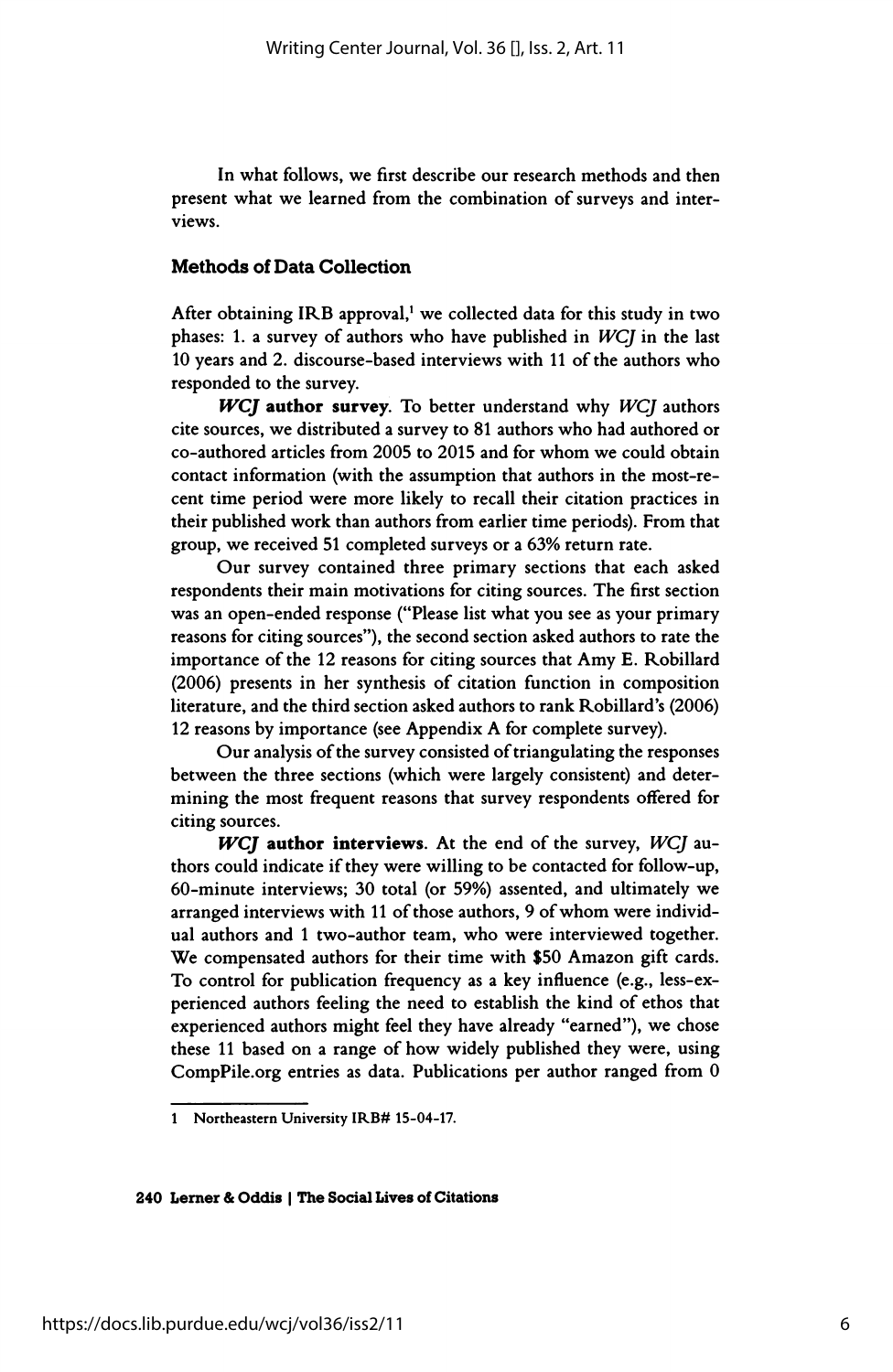to 71 publications, with a mean of 12.9 publications. We then created three groups of authors based on frequency of publication and chose to interview four authors in the least published group, four in the middle group, and three in the most highly published group.

The interviews were held via Skype and recorded with Call<br>rder (http://www.ecamm.com/mac/callrecorder/). These Recorder (http://www.ecamm.com/mac/callrecorder/). discourse-based interviews (Odell, Goswami, & Herrington, 1983) consisted of walking the authors through their  $WCJ$  publications from beginning to end and having them recall to the best of their abilities why and how they cited particular sources (if they did not remember, they were asked to tell us that). They also responded to several general questions about knowledge making in writing centers and one question regarding the findings of the first phase of this study:

- How and what are you thinking about your readers when you cite sources?
- How would you describe the WCJ "discourse community"?
- How would you characterize knowledge making in writing center studies?
- Premise of Phase 1: WCJ knowledge building is based largely on a disparate set of references (81% occur only once) or a very small body of insider knowledge. Not healthy for the future. Reactions?

 All audio files were transcribed, and we then conducted ground ed-theory analysis (Glaser & Strauss, 1967) for patterns in citing behav iors and themes in the authors' responses to the open-ended questions.

# Findings

Survey of  $WCJ$  authors' citation practices. As we noted in the methods section, our survey had three parts: 1. one open-ended question about why WCJ authors cite sources, 2. a rating of each of Robillard's (2006) 12 reasons for citing sources, and 3. a ranking of Robillard's (2006) reasons. In terms of the first part, as shown in Table 1, two thirds of survey respondents essentially endorsed the social nature of citation practices (to situate the author and the readers as part of a larger conversation) as in the following responses:

- "To describe work (similar, different, related) that has already been done."
- "To help readers locate my ideas in relationship to those of other scholars in the field or beyond the field."
- "To enter a conversation with previous sources."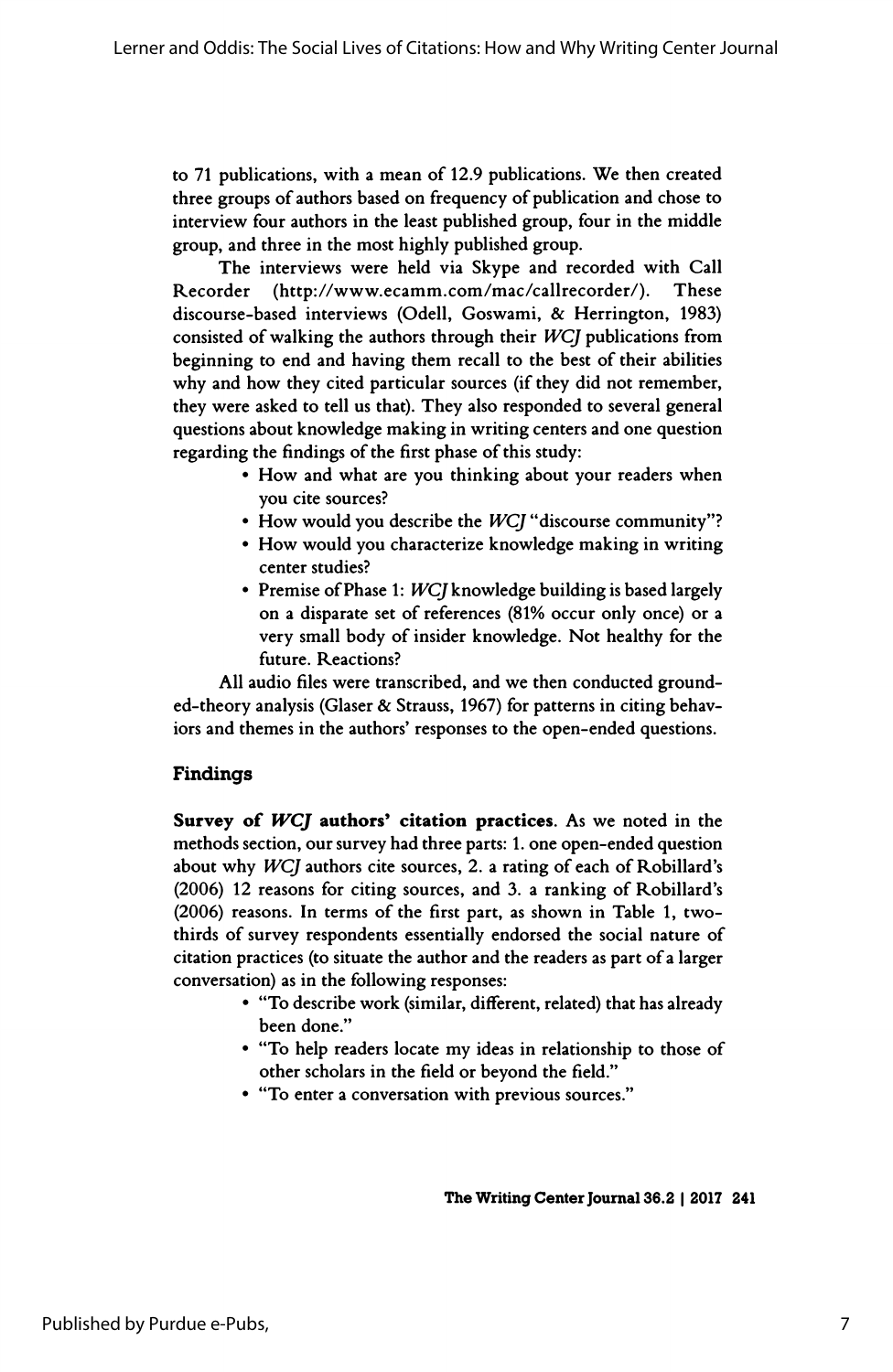| <b>Reason for citing sources</b>         | # of responses | % of responses |
|------------------------------------------|----------------|----------------|
| Connect (situate; conversation)          | 34             | 67%            |
| Create/advance an argument<br>(evidence) | 23             | 45%            |
| Establish ethos/credibility              | 22             | 43%            |
| Expand readers' knowledge                | 19             | 37%            |
| Give credit                              | 15             | 29%            |
| Advance discipline                       | 3              | 6%             |
| Demonstrate/make visible thinking        |                | 2%             |

 Table 1. Survey Responses to "What Do You See as Your Primary Reasons for Citing Sources?"

The next two most frequent reasons-to offer evidence for an argument and to establish ethos/credibility-are practices that mark academic writing as a particular genre (Thaiss & Zawacki, 2006, pp. 5-8). For survey respondents, all of whom are teachers of academic writing, the language to describe these reasons was quite consistent:

#### Evidence

- "Providing evidence to support my claims."
- "To provide support for arguments/positions taken in my own work."
- "The most important reason for me to cite sources is to provide evidence for claims."

#### Ethos

- "To establish my credibility as an author, to show I did my homework."
- "To demonstrate that I know what of relevance has previously been published in WCJ."
- "Demonstrate I have understanding of field/concept."

 We should note that responses we coded as "advancing the discipline" were offered by only three survey respondents. For this question, at least, WCJ authors were thinking much more locally about their use of citations rather than broader motivations to expand that social circle.

 For the second section of the survey, respondents were generally aligned with their open-ended responses. As seen in Table 2, the six reasons given the highest ratings are quite similar to what appears in Table 1, the open-ended responses.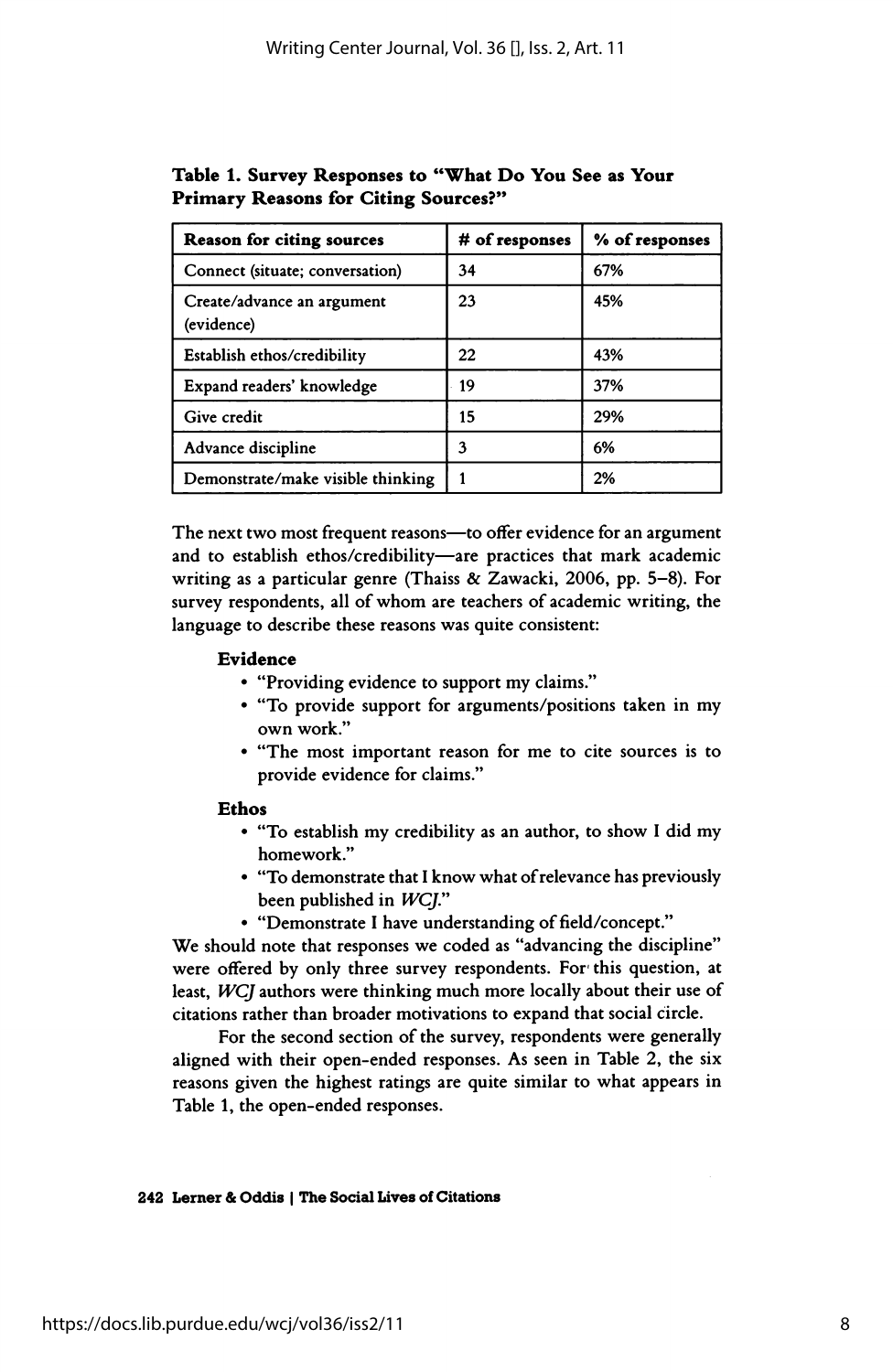# Table 2. Mean Responses to Robillard's (2006) Reasons for Citing Sources  $(5 =$  Always;  $1 =$  Never)

| Provide evidence for your claims.                                                | 4.5 |
|----------------------------------------------------------------------------------|-----|
| Give credit where credit is due.                                                 | 4.5 |
| Establish relationships among texts.                                             | 4.3 |
| Provide readers access to source material.                                       | 4.2 |
| Establish your expertise as an author.                                           | 4.2 |
| Affirm your membership and participation in a particular discourse<br>community. | 4.1 |

 Similarly, in the third part of the survey, when asked to rank Robillard's (2006) reasons for citing sources, respondents' highest-ranked reasons largely overlapped with their ratings of each individual reason. In other words, none of Robillard's (2006) other motivations for citing sources made it into the prioritized list:

- 1. Affirm your membership and participation in a particular dis course community.
- 2. Establish relationships among texts.
- 3. Establish your expertise/credibility as an author.
- 4. Give credit where credit is due.
- 5. Provide evidence for claims.
- 6. Provide readers access to source material.

 We should also note that we asked one more open-ended question in our survey following the ranking of Robillard's (2006) 12 functions of citation. In response to "What additional reasons do you consider when citing sources and how frequently do you consider those?," WCJ authors offered particular awareness of audience (and obligation to that audience) and of how they position themselves as authors creating particular ethos for their readers. In terms of that audience, responses included the following:

- "I have to. A reviewer tells me, 'cite this,' so I do it. Or, another version of that is that I anticipate that the reviewer/ editor will expect me to cite such and such a source, so I do even though I don't think it's very important or necessary."
- "I always make sure I have cited anything of relevance published in the journal to which I am submitting my paper.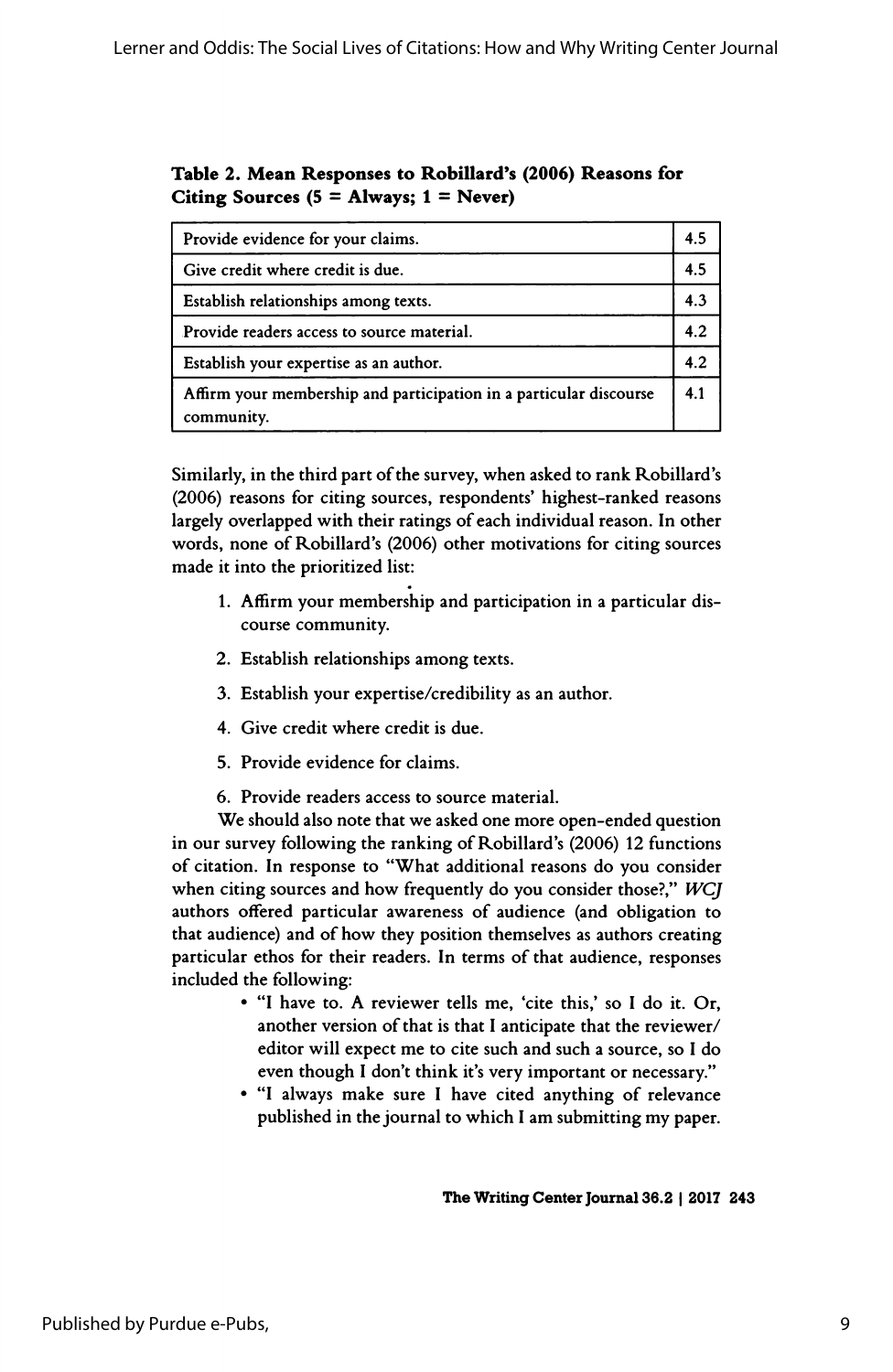... A paper that evidently was written for no journal in particular runs the risk of seeming to disregard any journal to which it is submitted."

 • "Sometimes I cite a source because iťs expected or because a reviewer or editor tells me to."

 Some authors described the role of ethos and the ways they need to build credibility with readers:

- "It is important to come to an independent understanding of the meaning and value of the texts we cite. Otherwise we are really no better than the students in that citation project, who only cite the introductions of articles."
- "I also think it's very very different how you engage scholarship when you're new to a field than when you've been kicking around for a while. I am not concerned with establishing my credibility now, and I certainly don't 'backward design' essays in the manner I describe here."
- "Those authors who publish articles but who are obviously not aware of other research in their areas seem not to care about the ideas of others. I think that our field should be better than that and that our publications should not encourage work that is not fully researched."
- "Citing sources can be a useful tool for pushing an agenda forward without having to take on full responsibility for an idea or ideology."

 These views of the social nature of citations offered us particular direc tions for follow-up questions in the interview phase of our study, which we report on next.

Interviews with WCJ authors. The interviews offered WCJ authors an opportunity to articulate and reflect more extensively and more specifically on why they cited in certain ways (in terms of form and function) and why they chose to cite certain articles or scholars in particular. The interviews also provided opportunities for authors to discuss their intended WCJ readers, as well as the discourse community of writing center studies and the ways that knowledge making occurs within it. Many interview responses reaffirmed what the survey sug gested-authors used citations to establish themselves as members of an existing writing center discourse community though views of the community itself were quite varied and, at times, sobering. We saw three primary themes emerging from our interviews: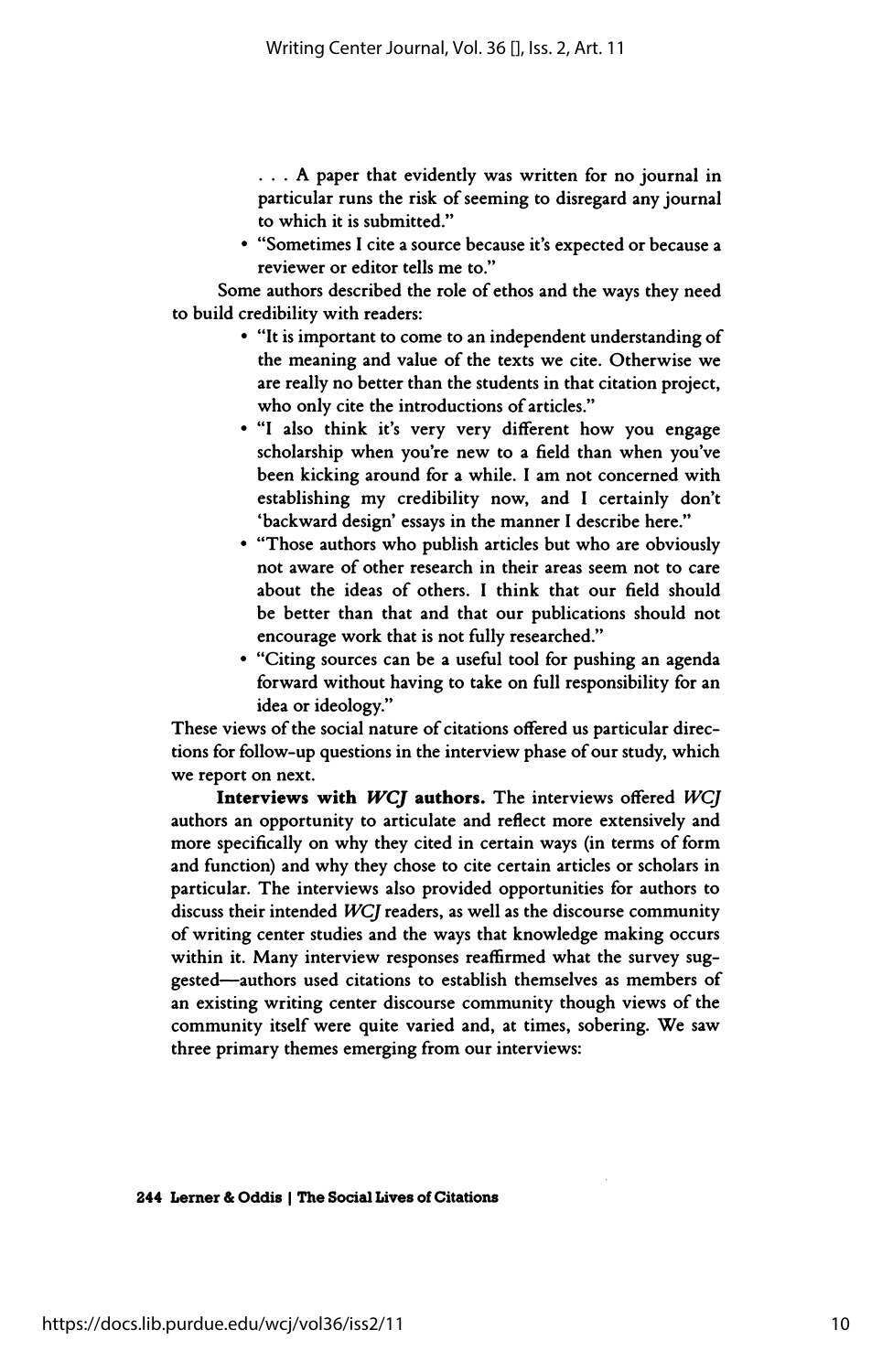- 1. WCJ authors in our study see readers as disparate, often root ed in practical needs, and this wide variety can be, at times, frustrating.
- 2. WCJ authors in our study often struggle with a tension be tween appealing to and drawing on work outside of the field and being accepted as an insider.
- 3. WCJ authors in our study on the whole believe that drawing on literature outside of writing center studies is essential to making their arguments and advancing the field.

In terms of who WCJ authors see as WCJ readers and how to characterize the writing center discourse community more generally, some authors had very specific ideas of their imagined audience: some authors viewed themselves as part of that audience, some did not, and some seemed to present contradicting/multiple audiences. Most prominent was the wide array of potential readers for this scholarship, from undergraduate peer tutors, to research-oriented faculty, to writing center directors coming with backgrounds in fields other than writing center work:

- "In Writing Center Journal, there are still a lot of people who may be entering the field within the last several years, maybe within the last 5 or 10 years. They've had a number of graduate courses in the area. They got some experience in working in writing centers. They are people who may not be as familiar with the context or the foundational pieces in the field."
- "Since so many creative writers are in this business too, it's not just composition people, you know?"
- "As I'm writing I'm thinking, Am I talking to my tutors here or am I talking to the field?"'
- "The discourse community, I think it's one that is interesting. Because one of the tricky things ... is that structurally, we come to the field with so many different sets of training. It's a little bit tricky because on one hand, I just said to you, 'Well, we all know each other, but it's a small enough world that if you go to a few conferences, you'll probably have met most of the people who are active in the field.' On the other hand, we are framed in so many different ways."
- "The WCJ community is composed mostly of people who are either nascent professionals or experienced professionals in that field within rhetoric-composition. There are a number of people who subscribe to the journal who would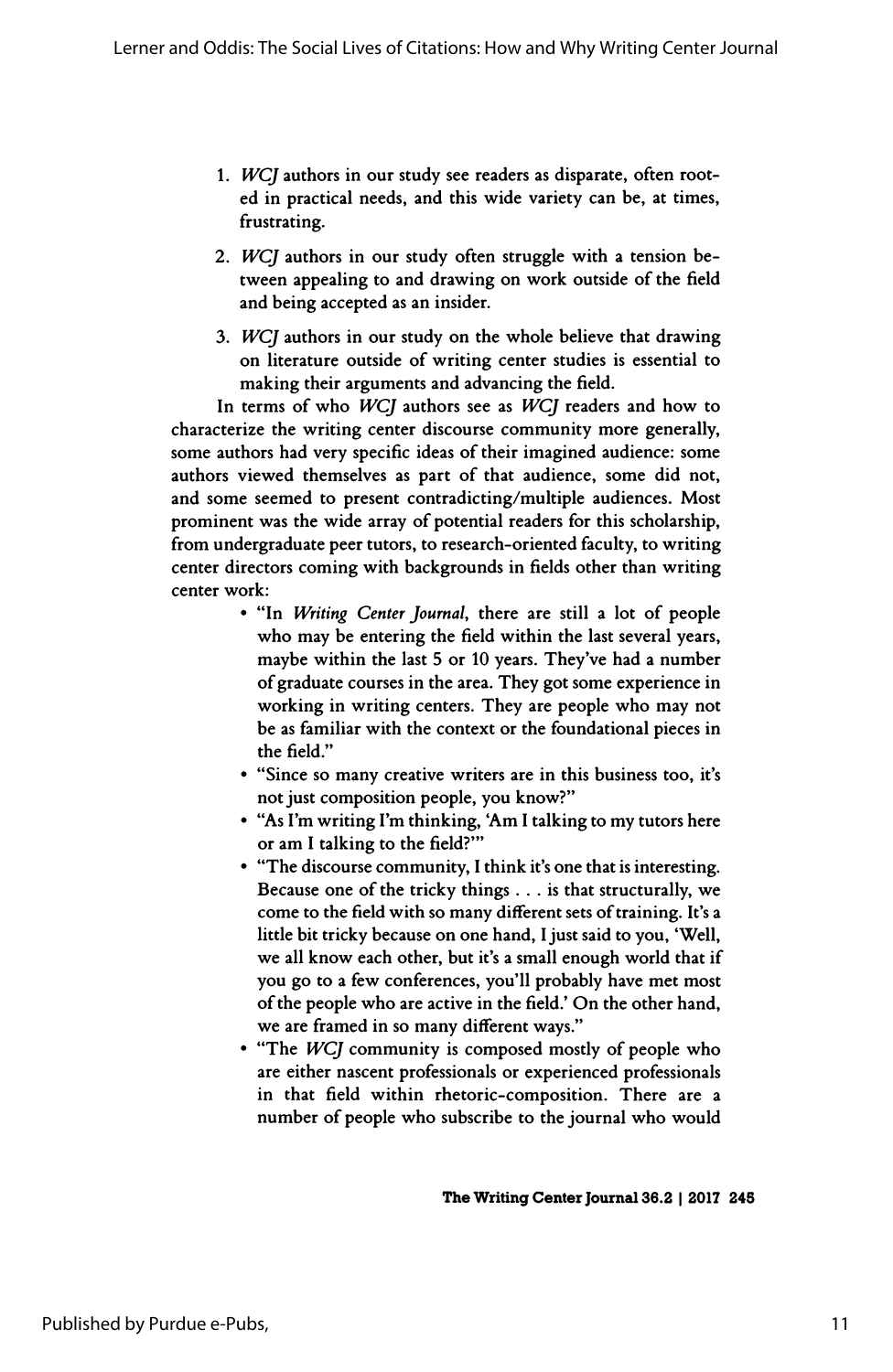consider their area of expertise and interest in related fields not directly related to writing center work. It falls under the general umbrella, rhetoric-composition, more extensively."

- "To describe the discourse community is to say there's not a single set of training that defines writing center studies. In most cases, it's not like we have our own departments. It's tricky."
- "The people in the field, they can't appreciate the more meticulously-researched stuff. And I don't mean that because they are stupid. They are just doing things, they have other priorities."

 These potentially conflicting goals of WCJ readers could be a source of frustration for some authors, and characterizing WCJ readers and the writing center discourse community often revealed authors' perceived relationship between themselves and this social circle. This author-read er relationship was fraught at times, whether it was an author's feelings of "outsider" status or frustration over the slow process of change in the field itself, or an author's perception that the writing center community lacks direction or even promise, or the belief that conflicting demands detract from an author's ability to conduct research:

- "I'm trying to name things both out of insecurity-because I want to look like one of them-and . . . because I can't start with the real theoretical stuff. Otherwise, it's going to be, 'Did you write this for another journal, and you're just trying to turn it into a writing center essay?"'
- "As a scholar, to be very blunt, the writing center world started to feel like a dead-end to me. People will read what you wrote and they may even cite you, but they will never actually take up your stuff and do anything with it."
- "The honest answer is quite often I'm thinking, 'Nobody will read this.'"
- "Honestly, there is some piece of this that's just me trying to express something meaningful about the work that we do. I love writing center work. I want to participate in the scholarship about it, and I want to see it progress in meaningful ways. Part of that just means wrenching it out of this kind of provincial place that it's in. I don't know. I've gone through different things of just feeling frustrated with it."
- "I think that writing center people, we're an insular group. I'm stating the obvious, and I think that we feel safe. . . . Part of it is the fear that, 'I'm not good enough for that,' but another part of it is just that, 'I like the insularity of this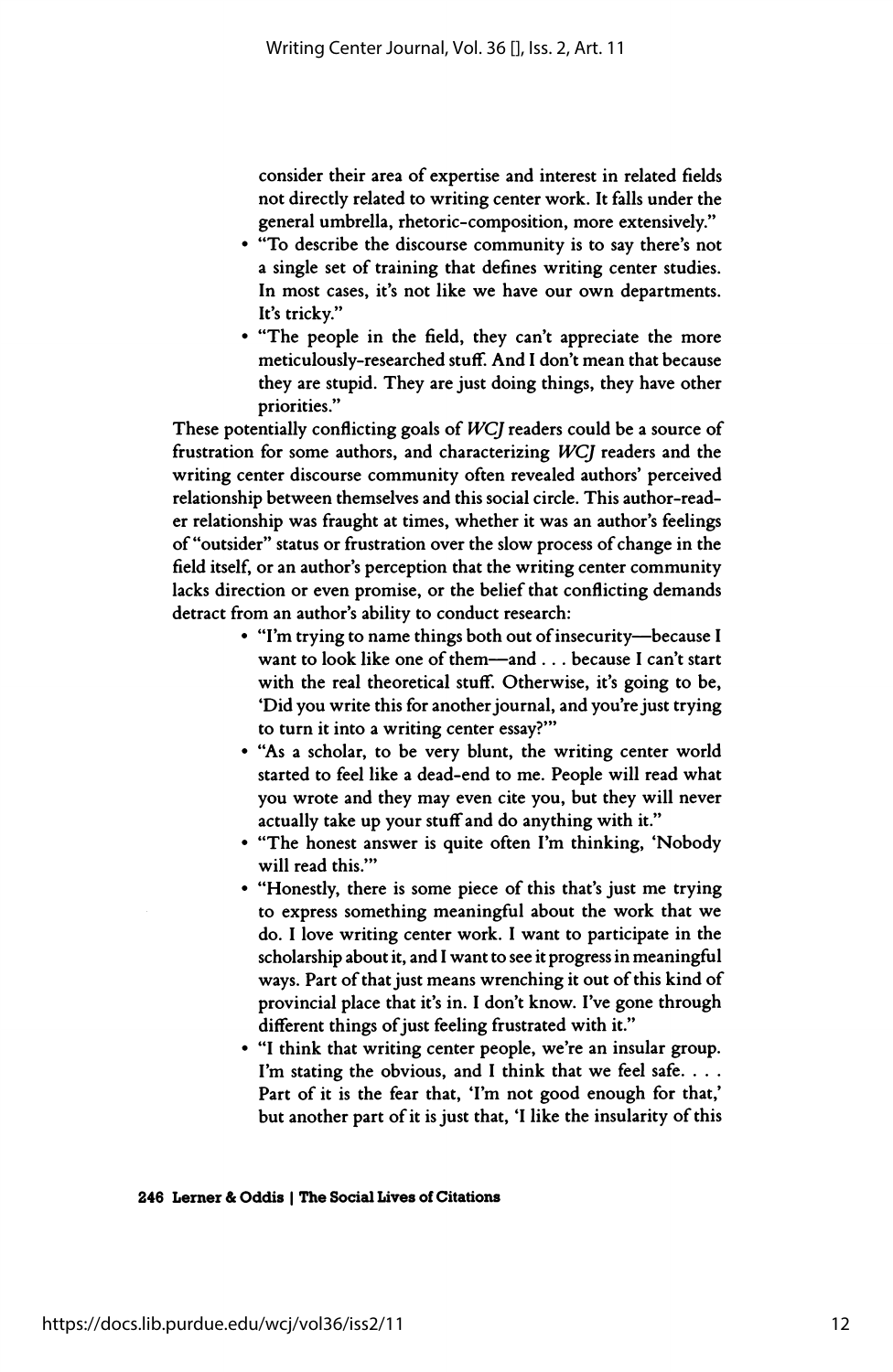group.' On the one hand, on the intellectual level, I can say of course that's not a good thing for the discipline. On the other hand, it's what I feel comfortable with. Maybe that's what is happening with other people. I guess it could be too that people maybe submit their things to other journals and they aren't accepted, or people's sense is too narrow. So it's almost like what has come first, the chicken or the egg?"

 Perhaps as a result of the perception that the field could be too in sular, authors frequently pointed to choosing certain articles or authors in attempts to offer promising frameworks for research, which generally came from their own disciplines or were informed by authors' particular backgrounds and interests. These moves expanded boundaries for what might be included in the field and acknowledged the narrowness of writing center literature. In a field as young as writing center studies, the result of which is that many  $WCJ$  authors do have primary training and experience in other scholarly fields, it is not a surprise to see authors make these connections. However, a repeated theme in our interviews was insider-versus-outsider knowledge or authors' development of ethos to show readers that they belonged to the field but at the same time to advance the field's knowledge by drawing on external sources. Along these lines, while many authors identified themselves as WCJ readers, "writing center scholar" did not always seem to be their primary iden tification. In other words, some authors saw themselves secondarily or even thirdly as writing center scholars and saw their scholarship within the field as either an outcropping of their primary fields, a branch of those fields, or as something else that could inform or be informed by the work being done in them:

- "I have a literature background, English literature. . . . Many aspects of this article I suppose reflect that, in the close reading approach that I do. We have a certain way of doing scholarship, but also a certain set of theoretical approaches and readings that we have."
- "Part of me thinks, 'If there was-if I take that more social science approach that seems so easy but that doesn't fit with early writing center work-there's also not a ton of work on [this topic] just in the field anyway. . ."
- "I probably have a bit of a habit, but it's a little bit purposeful, too, of going to scholars outside the field. Partly, I have to, because there's not enough scholarship in the field."
- "Something that's been important to me is making sure that we're citing high impact work from outside the field,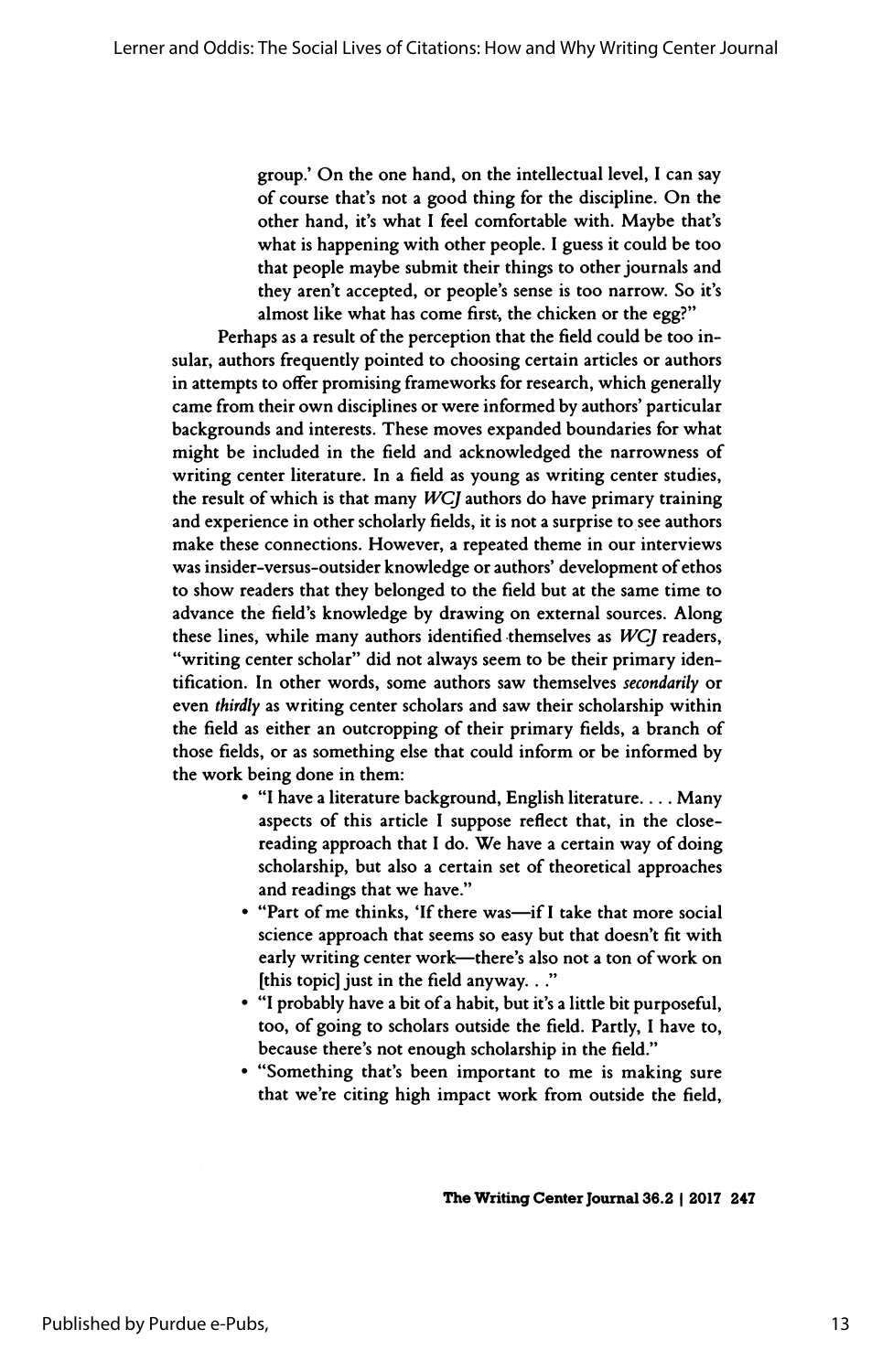whenever we can, not just from within the field, because we don't have a strong research tradition in our field."

- "I think what that reflects is where we've come from, which is from within English departments in particular. That the tendency has been to cite internally or not to go out to fields that really should be related to us, but aren't structurally within the university."
- "Part of what I think we can do in writing centers is say, 'OK, are there other fields using concepts that we want to use?"'
- "I guess, in a way, it's sort of establishing my authority, but not authority in our field, you know?"

 Some authors were quite deliberate in choosing literature from outside fields, motivated to draw readers' attention to these texts:

- "He seems like a person I want people to know is out there. I want them to read his work, and that work is really critical to understanding what I'm trying to bring into the body of writing center scholars."
- "This is a pivotal text. . . . It's outside the world of writing center scholarship, but their concept . . . seem[s] really critical to me for writing center scholars to understand."
- "It's all audience, audience, audience. How are you going to entice somebody from writing center land into picking up some of this stuff?"
- "One of the big reasons I cite, particularly if it's a little known scholar or a little-known text, is to promote that person's work."

 Drawing on work from other fields was often the result of an author's background and training outside of writing center work. This influence is further demonstrated in that many authors discussed how their disser tation work—even if completed decades ago—informed the approaches they highlighted in their articles:

- "You tend to draw from your own educational experiences. What did you write about when you were doing your dissertation, and what books did you read when you were in graduate school? How has your institution shaped your research trajectory and focus in particular ways?"
- "A little bit of my own personal history and that is my dissertation was on [this topic]."
- "This is one of the awkward parts, I would say. This actually was a chapter in my dissertation, and I would say that my dissertation research methods are very loosely called case study methodology. No matter how many years away the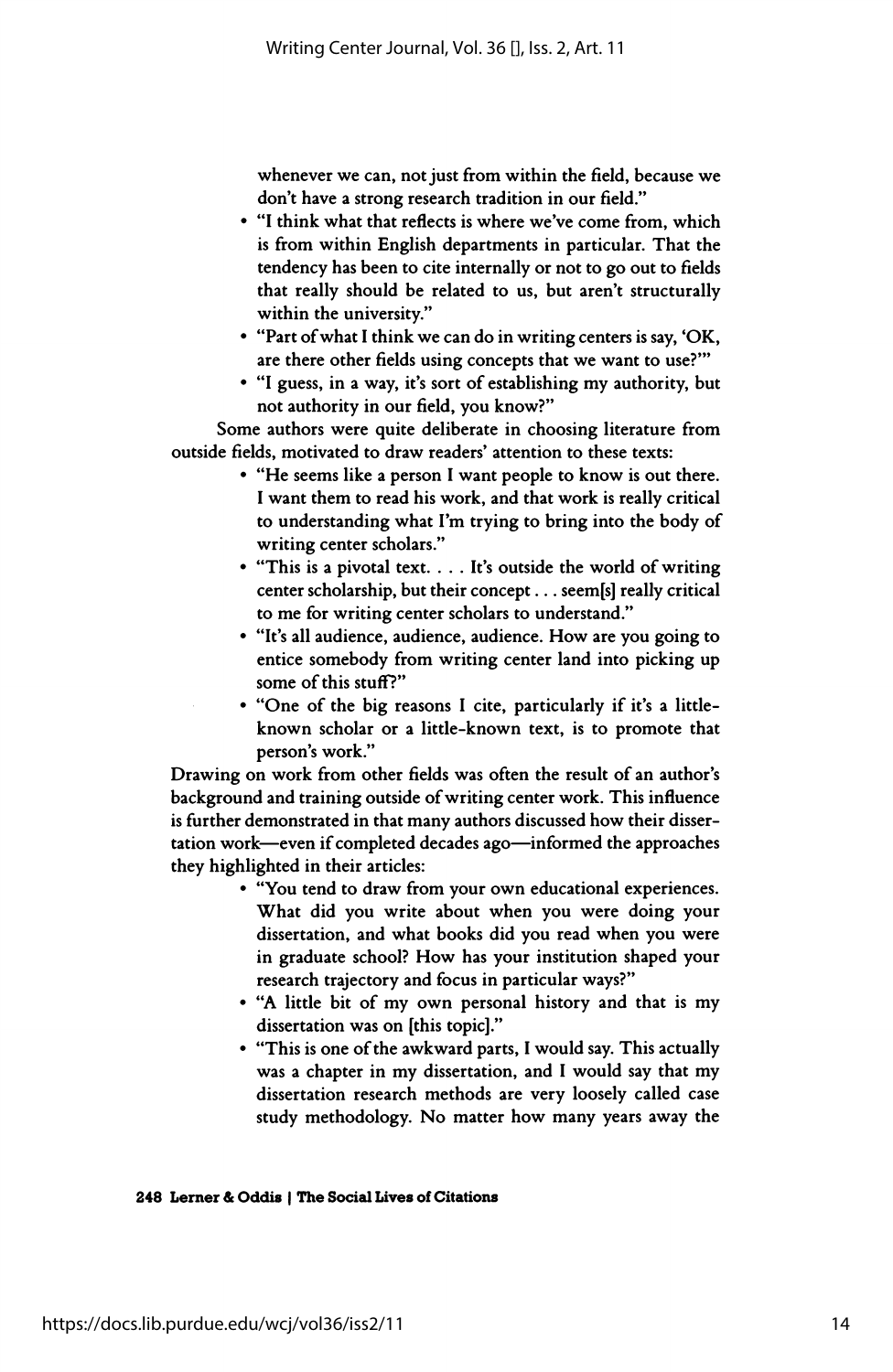dissertation was, there's something foundational about that work, that we can easily draw on in a certain way."

 Perhaps the notion of "I'm one of them" that gets reinforced through repeated use of certain foundational writing center works be comes so important because of this lack of primary identification with writing center studies. This phenomenon reflects what we saw in the survey responses—that foundational texts are cited because they serve as a means of establishing oneself as a member of the writing center dis course community writ large; however, as many authors pointed out in the interviews, what is considered "foundational" can also be stagnating or represent a fairly narrow disciplinary canon when the primary reason for citing is to establish membership in the community:

- "You wonder whether some of these become such icons that if you cite it then what you're doing is you're identifying yourself as a complete novice. Nobody cites Euclid anymore, but he's still out there."
- "Some of the most respected works become hardened as part of our dogma in some ways. In other words, everybody has to cite Stephen North, right? It may just be also because we have tutoring manuals out there with articles in them and those are the only exposure some people get."
- "There are certain people that get chosen, and they are central, and they have a voice, and it's really loud, and it's hard to get past that."

 Finally, WCJ authors we interviewed spoke more broadly about the field in relationship to its research, noting that tensions exist between authors reluctantly identifying themselves as researchers and the lack of stability of dominant research methods, particularly theoretical versus empirical methods:

- "I think a lot of these people who have published, at some point, do not identify themselves as researchers. . . . They don't see it as a core part of their identity. If they're in English, or composition studies, their work in the writing center isn't always acknowledged as appropriate for their tenure review, so they're kind of interlopers. You referred to it as, 'a brief stopover'. . . or they were only in writing center studies for a short time, or their core agenda had to be something other than writing centers."
- "I feel like I want to be known as a writer first probably, a scholar second maybe, and a writing center person third. Although that's not necessarily the way it is."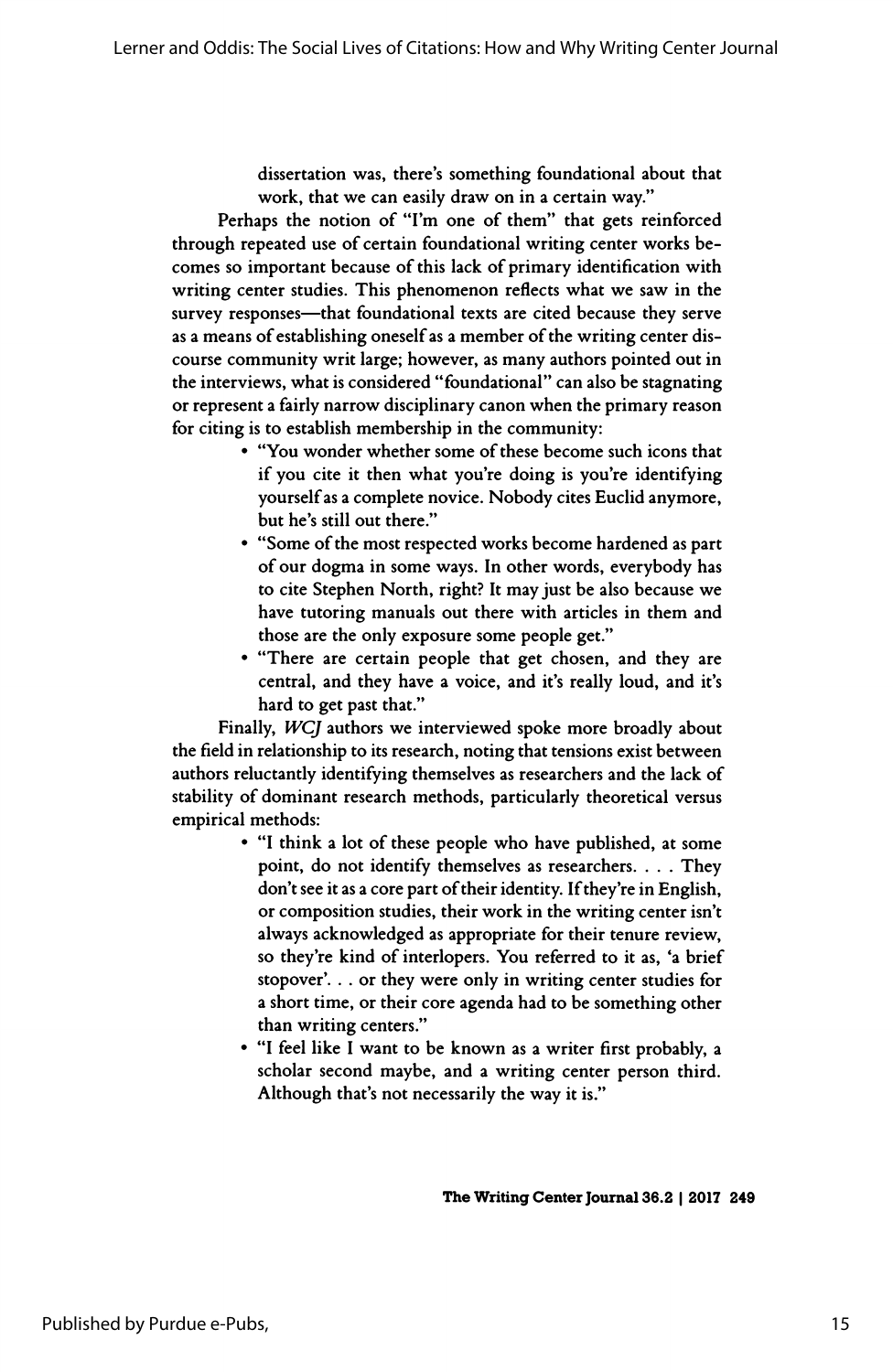- "My impression is, right now, that there's a renewed focus on empirical research in the field, which I'm interested in, and it also concerns me."
- "To some degree, theory has gotten a bad name for various reasons in the field. Because theory is associated with lore or un-rigorous approaches, there's been so much more moving-which I think is great-towards RAD research. . . . I'm a big fan of all of that, but at the same time I feel that we are not going to just get rid of our theoretical issues by simply doing empirical research. That in everything that we learn from other fields is that the two go sort of hand in-hand. Not always easily, but that you have to. You do empirical research, you gather data and then you generalize from that. You get and see how that relates to, if it confirms or complicates the current theoretical conceptions."

 We do want to note that not all authors offered negative percep tions or voiced frustrations. One was quite hopeful about where writing center research was heading, while being mindful of the challenges:

 In many ways the future is bright, in the sense that we have a lot of interest in developing new knowledge and exploring new ways of gaining information, gaining knowledge about what it is we're doing and how to do it. Along the way though, we have to look critically at what we've done before in order to be determining, as we take on new forms of scholarship, what can we take and what can we leave from what we've done before. That's going to be hard.

 This cycle of reflection and reassessment would seem to be well within the everyday activities of many who are drawn to writing center work and who contribute to its scholarship. Challenges, of course, are ever present, whether university reward structures that often work against such a long view, the realities of job configurations that do not allow time and resources for extended scholarship, or a field in which its members do not necessarily have a shared set of educational experiences or foundational beliefs (and theory and research that led to those beliefs). In the course of conducting this research, we found ourselves embracing this author's view, particularly in terms of the dynamics of knowledge making. As we next describe, rather than a sign of disciplinary failure, WCJ authors' citation practices might speak to the anti-disciplinary nature of the field, a position many writing center researchers and prac titioners might easily embrace and that is well aligned with the field's priorities, values, and goals.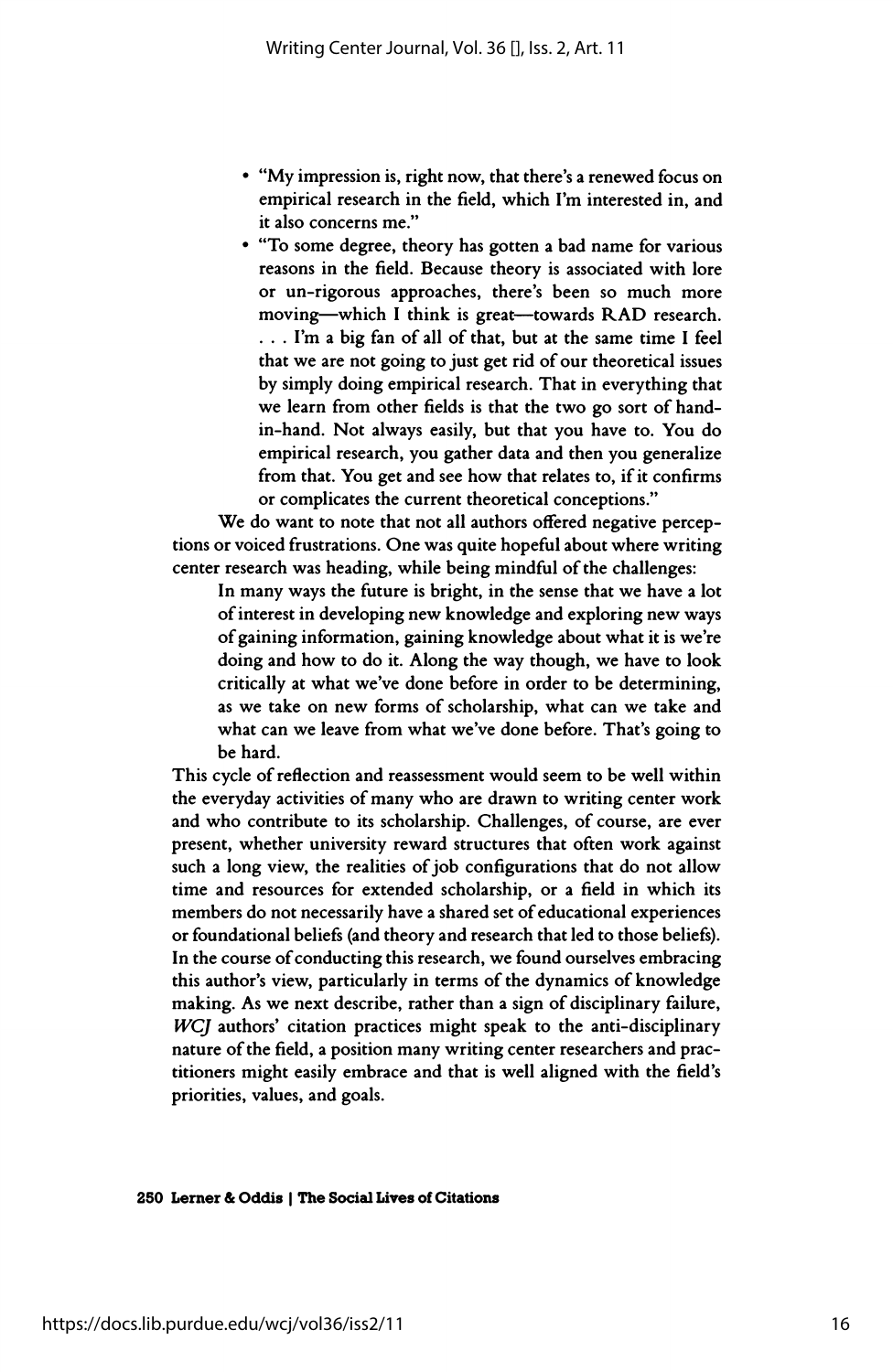# Discussion: Making Knowledge in Writing Centers—An Anti-Disciplinary Model

 In the first phase of this study, we found that 81% of the articles cited in  $WCJ$  over its first 30 years were "orphan" citations or cited only once. Our survey and interviews offer a possible explanation for this phenomenon: Many WCJ authors identify primarily with their own disciplines while being "also interested in" writing center work. Many authors also highlighted a tension between empirical and theoretical research in their responses regarding knowledge making in the field, a tension that is in some ways created by the many approaches authors used to include both theoretical and empirical methods and by the wide range of potential WCJ readers.

 Given this unsettled state of knowledge making, it makes sense, then, that a disproportionate number of articles were cited only once. All authors seemed to feel their field-related citations could offer some thing useful to writing center work in terms of theory or practice, and, yet, there wasn't much overlap or uptake occurring between disciplinary approaches. Further, in our survey, only 6% of respondents described the purpose of citations as to "advance the discipline." These practices do not seem wholly productive in terms of knowledge making—disciplines have certain conventions but also certain social values that citations reinforce while simultaneously excluding others (Rose, 1996). Further, when authors consistently cite work outside of the field, they risk alien ating some readers, as Rose (1996) describes:

 When a reader of scholarly literature encounters citations of work with which she is not familiar, the citation promises her that she can achieve closer identification with the author and the rest of the disciplinary community by reading that source. ... If readers are in a critical, gate-keeping frame of mind, they may dismiss a writer (whether they do so legitimately or not) as "not of the com munity" if he or she fails to cite a work they consider important or does cite a work they do not respect. Thus the citation choices meant to foster identification have the potential for creating di vision. (p. 41)

In Academic Tribes and Territories, Tony Becher & Paul R. Trowler (2001) note that "attitudes, activities and cognitive styles of groups of academics representing a particular discipline are bound up with the characteristics and structures of the knowledge domains with which such groups are professionally concerned" (p. 42). Based on our research, when it comes to writing center studies, those "knowledge domains"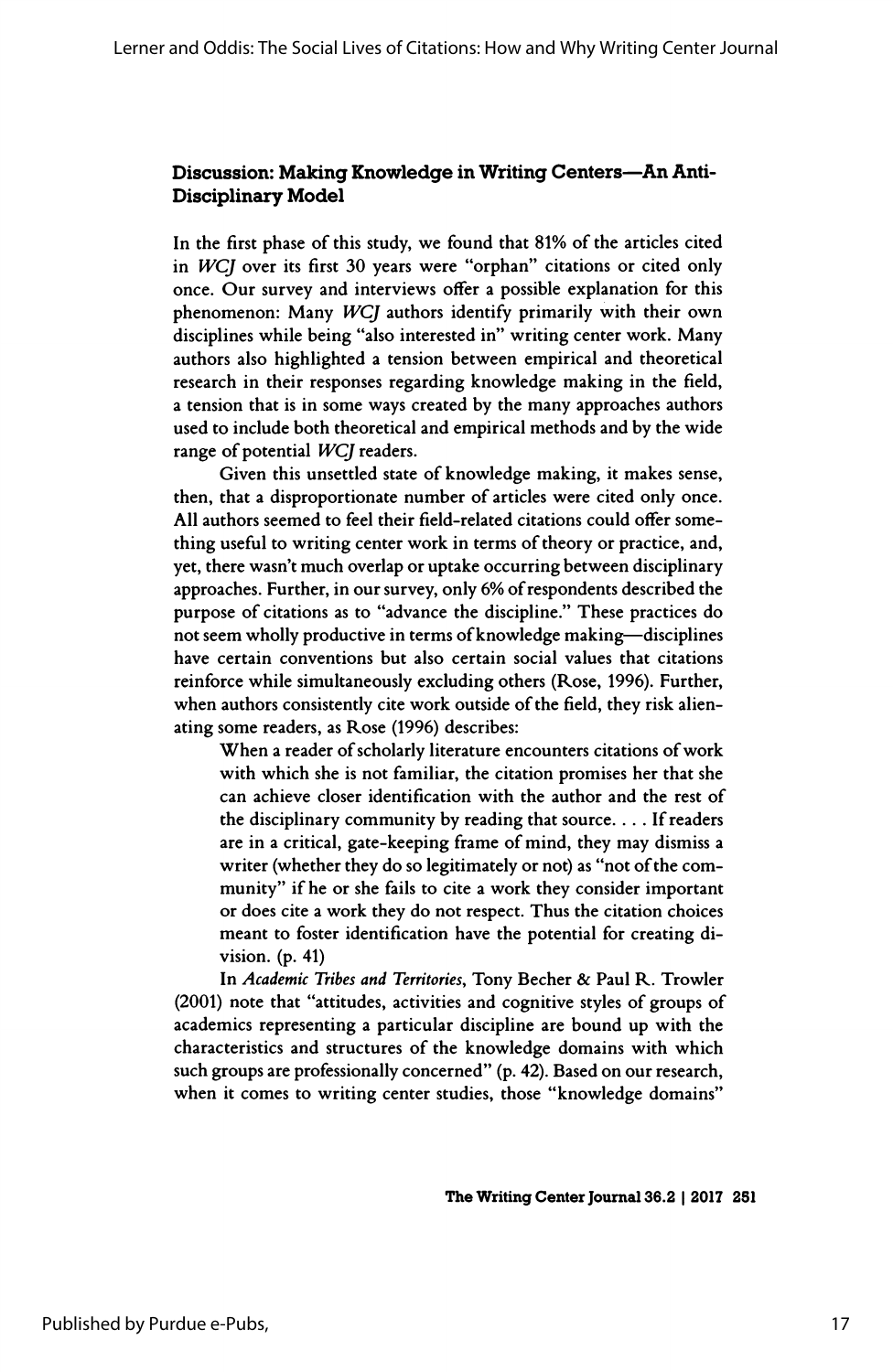seem disparate and unsettled, calling into question whether writing centers would satisfy the criteria as an academic discipline.

 This instability returns us to the initial problem presented in "The Unpromising Present" and at the start of this study: How can a writing center be the "center for writing on our campuses" when the field itself seems to lack a center? And if there is a center, do the field's citation practices highlight a "self-referential" yet "disparate" center at best? As one author suggested, perhaps we are "not as disciplinary as we think we are." What the interviews lent words to is that the disparate social lives of citations might characterize this phenomenon.

 But we now wonder if this state of disciplinary affairs is necessarily a bad thing or if the lens of disciplinary status is the wrong one to look through. In many ways, the instability we found in our study is also reflective of the work of writing centers themselves, which are perhaps not disciplinary or even inter-disciplinary as they are anti-disciplinary. What we mean is that many of the values of writing center work (e.g., student-centered learning, students as partners in knowledge construc tion, meaningful attention to issues of difference) and often their status in our institutions go against traditional ideas of disciplinary formation. Certainly, WCJ authors' citation practices represent traditional disci plinary methods, but as we've shown, the effect is quite inconsequential: Even when WCJ scholars try to cite non-mainstream scholars, very few or no other WCJ authors take up those citations. Still, what we wonder is if the greatest effect might be on the reader, not necessarily other authors. In other words, disparate  $WCI$  readers-as our interview participants identified-bring multiple motivations and needs to their engagement with WCJ scholarship. The ways reader-writer interaction might create knowledge for the field is a phenomenon unaccounted for in traditional disciplinary formation.

 Furthermore, what our research and others' (e.g., Geller & Denny, 2013; Caswell, Grutsch McKinney, & Jackson, 2016) show us is that the path of seeking traditional disciplinary status—build undergraduate and graduate programs around writing center studies, seek internal and external funding for such programs, generate subsequent generations of scholars with research agendas firmly set in writing centers-is fraught with obstacles, both internal and external. Anti-disciplinary paths might feature-far more than is currently the case-significant collaborations with students, faculty, and staff across campus, whether those colleagues occupy traditional disciplinary roles (e.g., academic departments) or other kinds of campus roles (e.g., offices of community engagement, student affairs, institutional research, university libraries), all in the service of investigating topics such as race and racism, institu-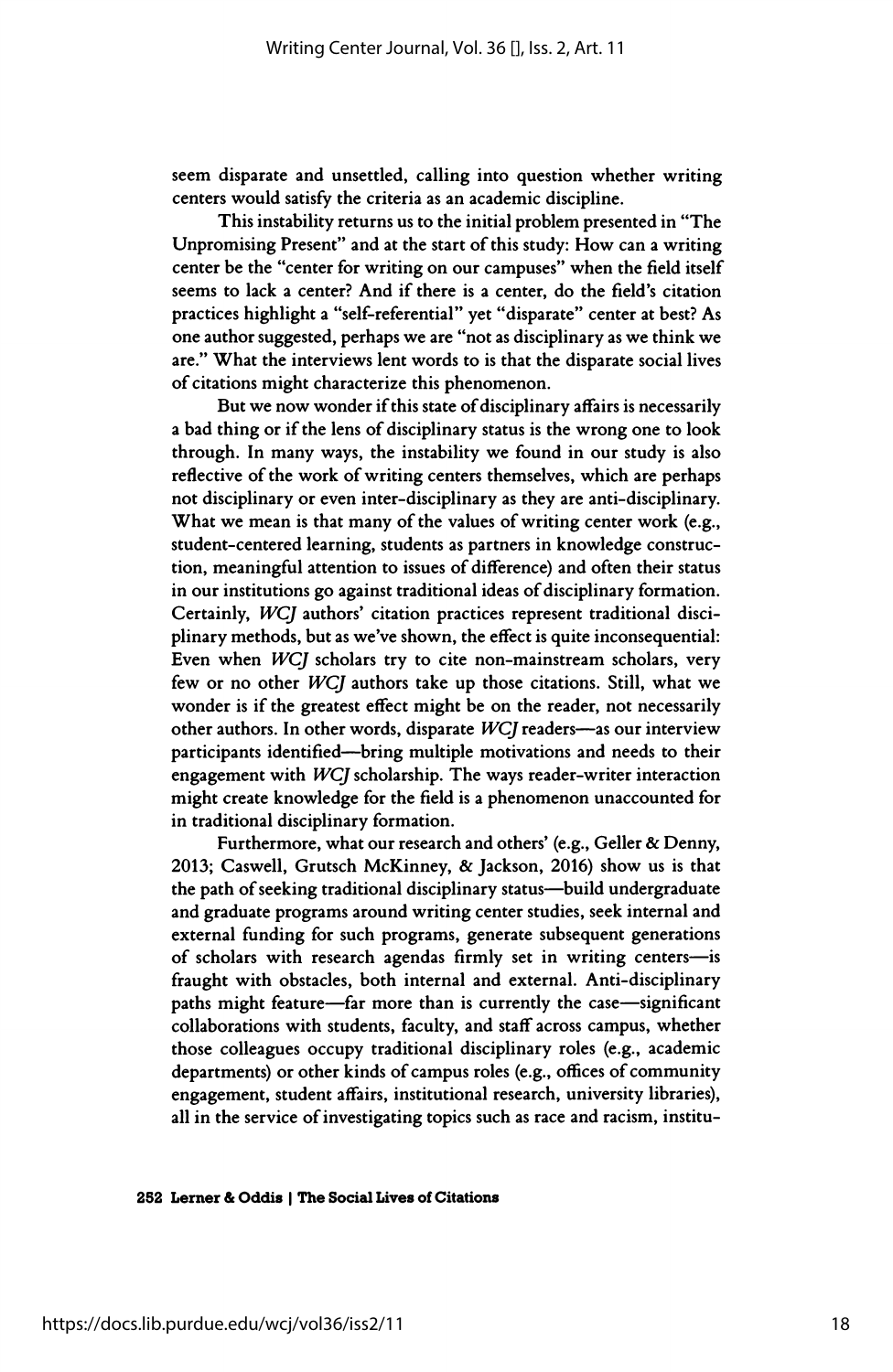tional authority, and the hegemony of standard language practices: issues of long significance to writing center theory, research, and practice.

 It also occurs to us that the anti-disciplinary nature of writing center studies mirrors the day-to-day realities of most writing centers: tutors at a variety of instructional levels from a variety of disciplinary orientations working with students at a variety of instructional levels from a variety of disciplinary orientations. We know that this mix is often a strength: Bradley Hughes, Paula Gillespie, & Harvey Kail (2010) find that the collaborative learning central to writing center pedagogy contributes to tutors' "deep learning that endures years, even decades, after graduation" (p. 14). What, we wonder, is how our field's scholar ship might reflect its anti-disciplinary practices even more strongly than it does now.

 Writing center scholars calling for an "outlaw" or oppositional stance vis-a-vis our institutions and their mainstream language prac tices is not new (e.g., Riley, 1994; Davis, 1995; Grimm, 1999), despite periodic reminders that we might be more complicit than we think we are (Denny, 2010; Grimm, 1996; Grutsch McKinney, 2013). Still, the anti-disciplinary nature of the field speaks to the limits of citation practices and the ways that such practices might restrict, rather than expand, what "counts" as knowledge. As Sara Ahmed (2013) notes, citing sources is "a rather successful reproductive technology, a way of reproducing the world around certain bodies." Such reproduction runs the risk of "making certain bodies and thematics core to the discipline, and others not even part." Eve Tuck, K. Wayne Yang, & Rubén Gaz tambide-Fernández, the authors of the "Citation Practices Challenge," further describe the dangers:

 Our practices of citation make and remake our fields, making some forms of knowledge peripheral. We often cite those who are more famous, even if their contributions appropriate subaltern ways of knowing. We also often cite those who frame problems in ways that speak against us. Over time, our citation practices become repetitive; we cite the same people we cited as newcom ers to a conversation. Our practices persist without consideration of the politics of linking projects to the same tired reference lists.

In  $W<sub>C</sub>$ , we certainly saw evidence of the "same tired reference lists" being replicated again and again (particularly when it came to citing North's (1984) "Idea of a Writing Center"). However, as we noted, we also saw 8 in 10 references being cited only once. While this phenom enon might be characteristic of a field that has only a narrow core of accepted knowledge and a large disparate sweep of seemingly unrelated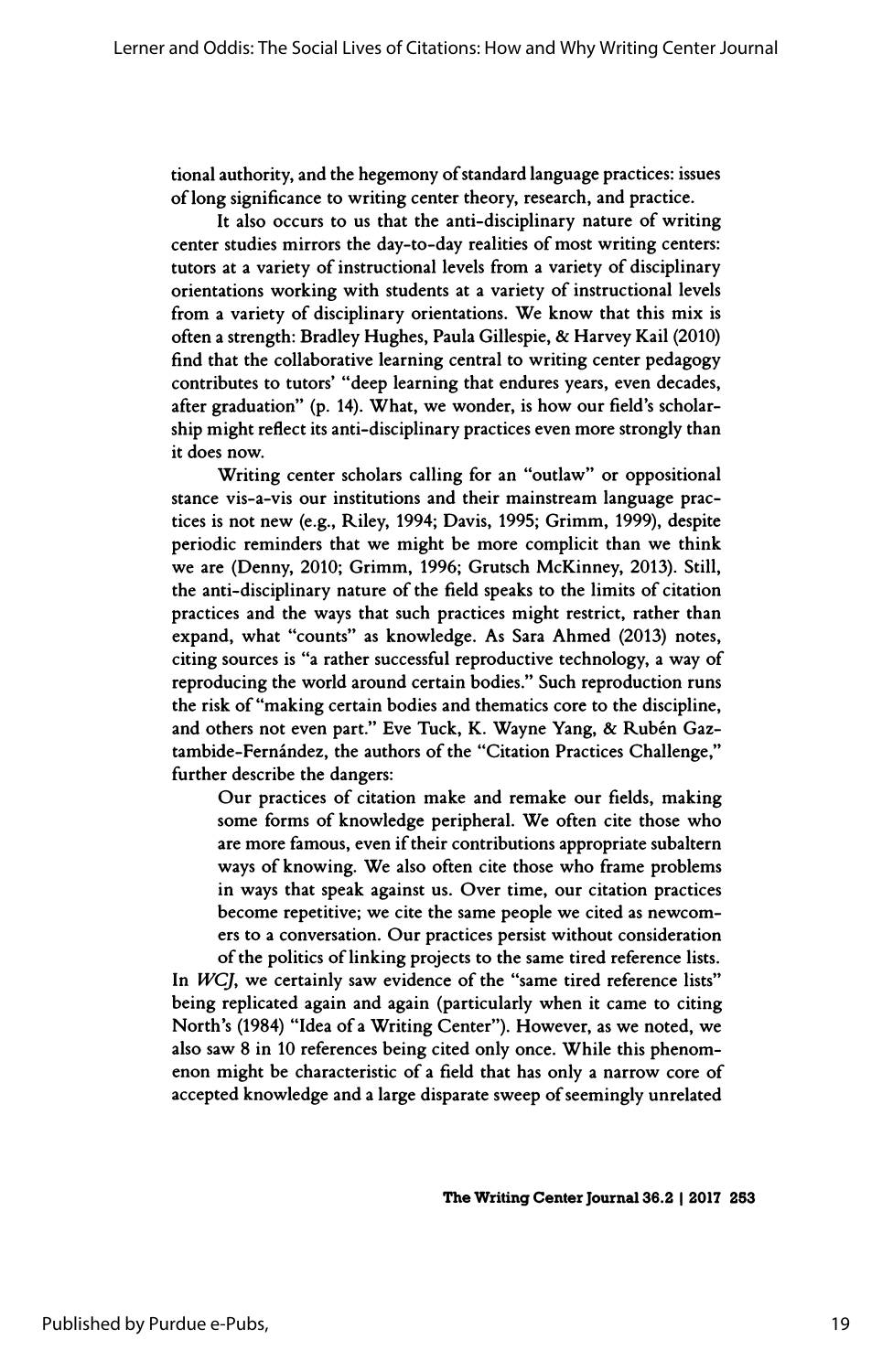references, we also see these citation practices as potentially anti-disci plinary or as resisting standard disciplinary norms.

 To be anti-disciplinary is to work outside of what is valued by traditional academic disciplines, particularly when what is valued represents narrow conceptions of who is authorized to create knowl edge and in the face of regulatory structures that limit that knowledge making—in other words, when the idea of disciplinarity is futile or even harmful. In resisting classification of work that looks like what is "nor mally valued," writing center work is perhaps some sort of resistance: to be anti-disciplinary captures the tension between wanting to fit into that traditional mold because that's what we're used to doing (and others tell us that's what we should value), and mounting some sort of resistance within a space that isn't so easily colonized by any one set of practices.

 Along these lines, one particular feature of research conducted in writing centers—a feature far more common in writing center research than in other fields—is the opportunity for undergraduates to be those knowledge makers (Fitzgerald, 2014) and to publish that research in venues such as Young Scholars in Writing or edited collections. Still, what Lauren Fitzgerald (2014) points out is that our citations are far less likely to include references to undergraduate researchers, including citation practices by the undergraduates themselves. Fitzgerald (2014) challenges us to consider what knowledge making in writing centers might look like if this practice were to change:

 What would happen, I wonder, if undergraduate writing tutors stopped citing giants of writing center studies-the Bruffees, Norths, and others ... ? And what if, instead, the giants on whose shoulders peer writing tutor-researchers stood were those of other peer writing tutor authors? What kind of authorizing would hap pen then? How would the boundaries of the field and our collec tive understanding of what we do be redrawn? (p. 30)

 In addition to embracing more fully the role of student knowledge making, perhaps the future of writing center scholarship needs also to embrace a realization that writing center studies can't look like any of the disciplines that people come from, though it might draw from parts of them. Just as there is not a single set of training that defines writing center studies, there is not a single discipline that writing centers re semble in their work. In other words, perhaps the question to ask is not "How do I make writing center scholarship fit into the neat category of its own discipline?," but rather "How do I make the type of research I want to do actually happen? How do I make the case that the writing center is a valuable site for research?" Further, embracing the writing center as an anti-disciplinary space could mean resisting what Eve Tuck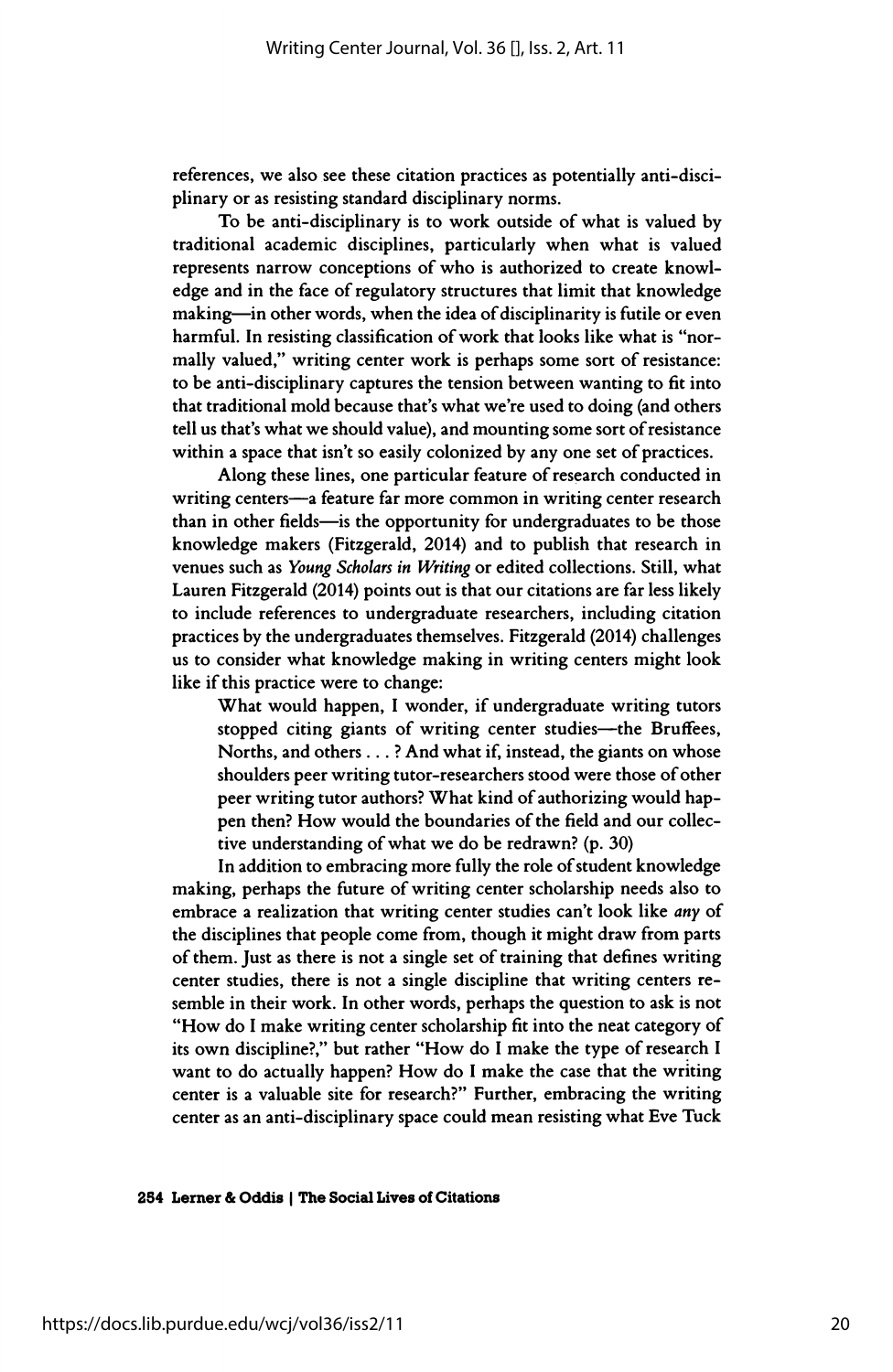& K. Wayne Yang (2014) describe as the "conquest and the colonization of knowledge" common to much social science research. Perhaps it also means not calling our inquiry "research" as this label immediately limits site, method, and subject of inquiry. In Tuck & Yang's (2014) words,

 Research is just one form of knowing, but in the Western acade my, it eclipses all others. In this way, the relationship of research to other human ways of knowing resembles a colonizing formation, acquiring, claiming, absorbing, consuming. In the current neolib eral moment, there are few spaces that remain dedicated to human curiosity and human inquiry aside from research. This component of research is valuable, and worth sustaining, yet we must simulta neously protect and nurture other nonresearch spaces/approaches for curiosity and inquiry, (p. 237)

 As a field, we're at a decisive moment. We see great opportunities as institutions are rethinking disciplinary spaces, but as it stands now, many writing centers are more aligned with academic resource spaces that are somewhat marginal and not particularly scholarly. Thus, if writing center work is going to have an impact, it has to look differ ent. Perhaps the anti-disciplinarity of the writing center space allows us—and even implores us—to resist audience expectations and make the discourse more vibrant than it has been up to this point. One thing seems clear, at least, and that is that in order to make progress, we need to rethink scholarship at the "center," rethink what frequently citing it does beyond establishing oneself as a member of a (somewhat poorly-defined) community, and make a clearer case for what promise writing centers have as anti-disciplinary spaces. These moves might never achieve disciplinary status for writing centers, but that goal will surely not matter if instead we achieve the goals of writing centers as true intellectual sites and models for how best to learn and teach writing and how best to study and represent that knowledge.

#### Acknowledgement

 This research was funded by a Northeastern University College of Social Scienc es and Humanities Research Development Initiative grant. We are indebted to the WCJ authors who completed our survey and agreed to be interviewed. Thanks as well to WCJ reviewers and editors for their helpful feedback.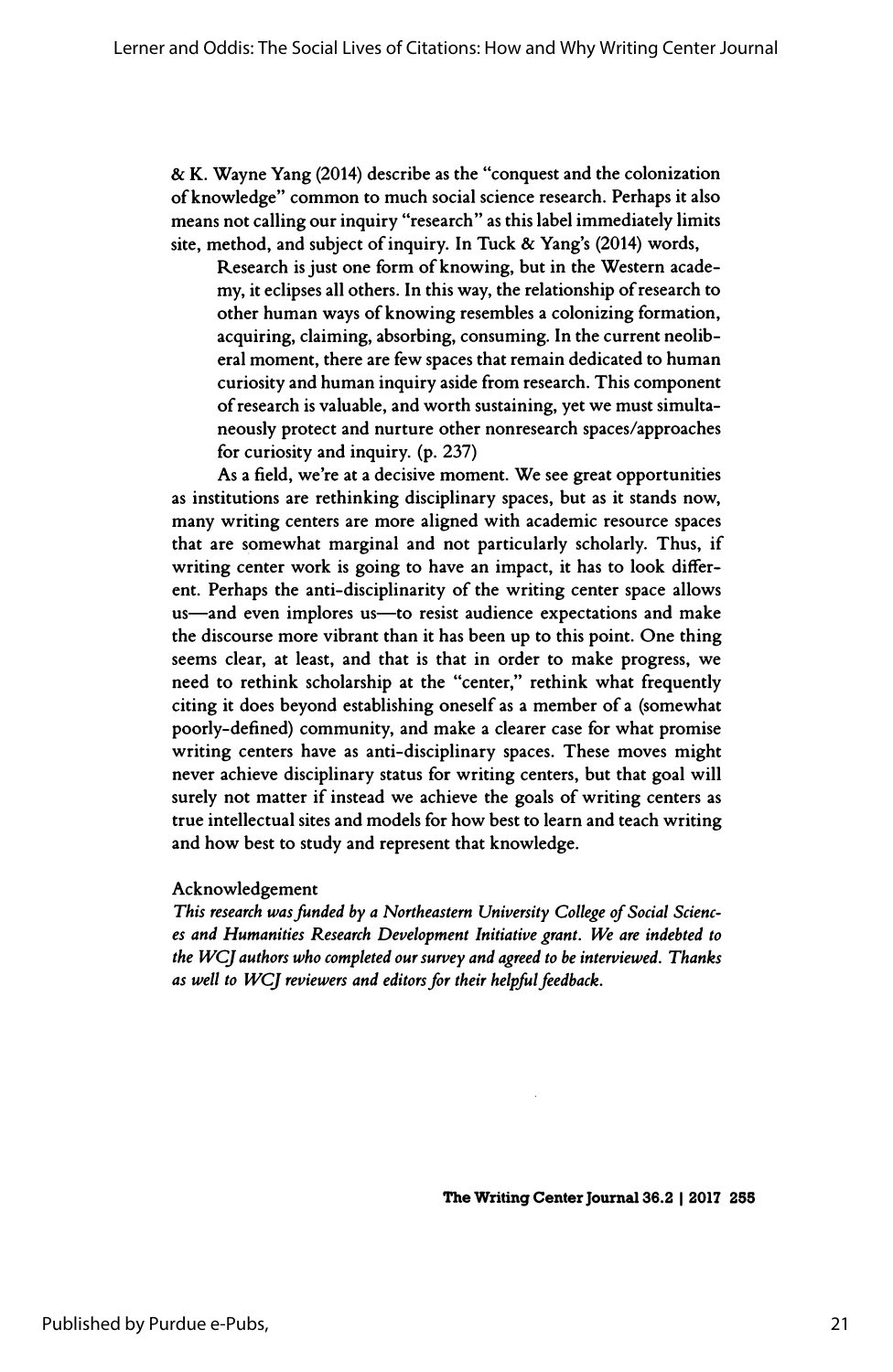#### References

- Ahmed, S. (2013). Making feminist points, feministkilljoys. Retrieved from http://feministkilljoys.com/2013/09/ll/making-feminist points/
- Allen, B., Qin, J., & Lancaster, F. W. (1994). Persuasive communities: A longitudinal analysis of references in the Philosophical Transactions of the Royal Society, 1665-1990. Social Studies of Science, 24(2), 279-310.
- Becher, T., & Trowler, P. R. (2001). Academic tribes and territories: Intellectual enquiry and the cultures of disciplines (2nd ed.). SRHE/ Open University Press.
- Boquet, E. H. (1999). "Our little secret": A history of writing centers, pre- to post-open admissions. College Composition and Communication, 50(3), 463-482.
- Case, D. O., & Higgins, G. M. (2000). How can we investigate citation behavior? A study of reasons for citing literature in communication. Journal of the Association for Information Science and Technology, 51(7), 635-645.
- Caswell, N., Grutsch McKinney, J., & Jackson, R. (2016). The working lives of new writing center directors. Utah State University Press.
- Davis, K. (1995). Life outside the boundary: History and direction in the writing center. Writing Lab Newsletter,  $20(2)$ , 5-7.
- Denny, H. C. (2010). Facing the center: Toward an identity politics of one to-one mentoring. Utah State University Press.
- Driscoll, D. L., & Wynn Perdue, S. W. (2012). Theory, lore, and more: An analysis of RAD research in The Writing Center Journal, 1980-2009. Writing Center Journal, 32(1), 11-39.
- Fitzgerald, L. (2014). Undergraduate writing tutors as researchers: Redrawing boundaries. Writing Center Journal, 33(2), 17-35.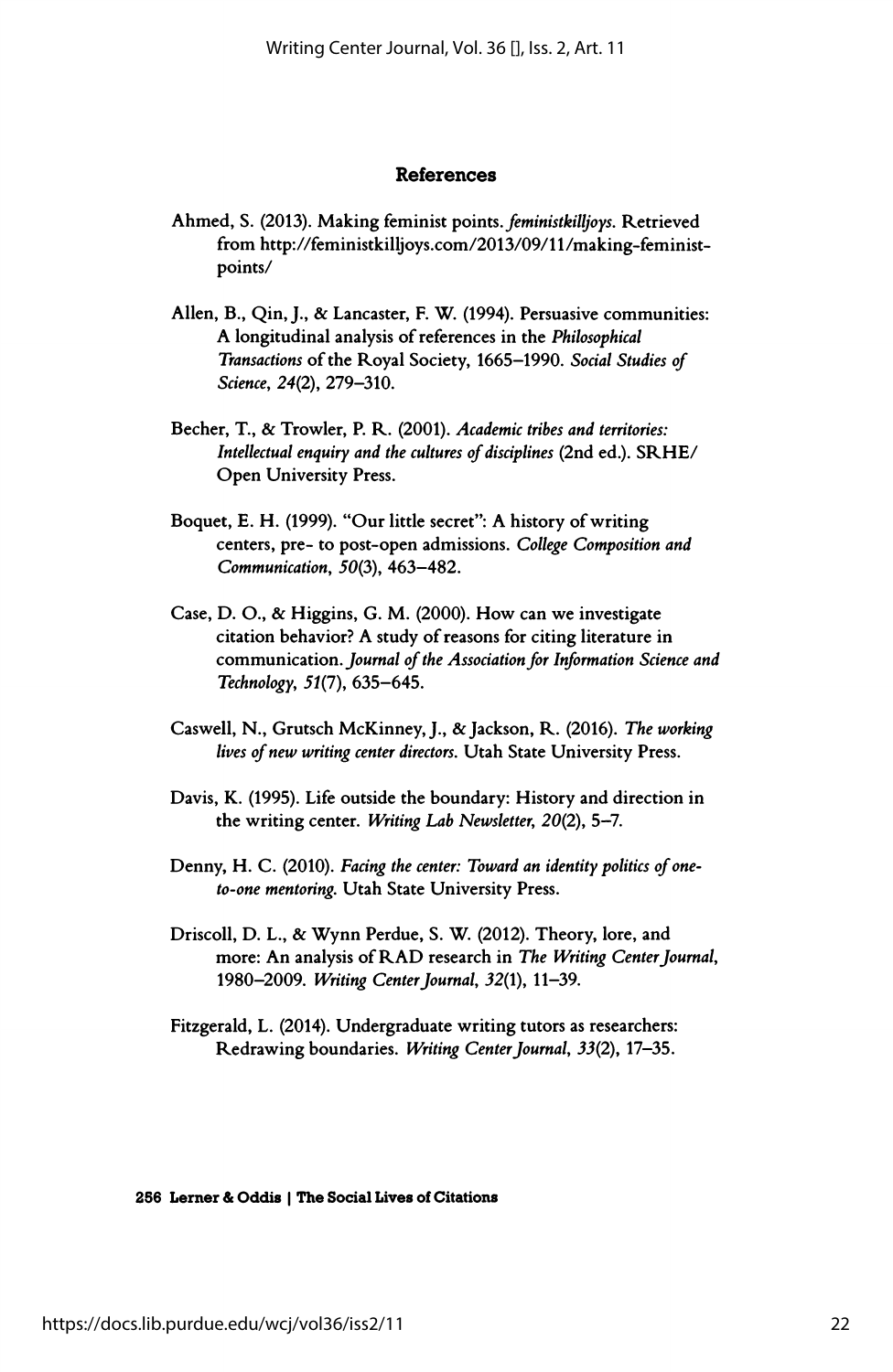- Geller, A. E., & Denny, H. (2013). Of ladybugs, low status, and loving the job: Writing center professionals navigating their careers. Writing Center Journal, 33(1), 96-129.
- Glaser, B. G., & Strauss, A. L. (1967). The discovery of grounded theory: Strategies for qualitative research. Aldine.
- Grimm, N. M. (1996). The regulatory role of the writing center: Coming to terms with a loss of innocence. Writing Center Journal, 17(1), 5-29.
- Grimm, N. M. (1999). Good intentions: Writing center work for postmodern times. Heinemann.
- Grutsch McKinney,J. (2013). Peripheral visions for writing centers. Utah State University Press.
- Harwood, N. (2009). An interview-based study of the functions of citations in academic writing across two disciplines. Journal of Pragmatics, 41(3), 497-518.
- Haswell, R. H. (2005). NCTE/CCCC's recent war on scholarship. Written Communication, 22(2), 198-223.
- Hughes, B., Gillespie, P., & Kail, H. (2010). What they take with them: Findings from the Peer Writing Tutor Alumni Research Project. Writing Center Journal, 30(2), 12-46.
- Karatsolis, A. (2016). Rhetorical patterns in citations across disciplines and levels of participation. Journal of Writing Research, 7(3), 425-452.
- Kuh, G. D. (2008). High-impact educational practices: What they are, who has access to them, and why they matter. Association of American Colleges and Universities.
- Larivière, V., Gingras, Y., & Archambault, E. (2009). The decline in the concentration of citations, 1900-2007. Journal of the American Society for Information Science & Technology, 60(4), 858-862.

The Writing Center Journal 36.2 | 2017 257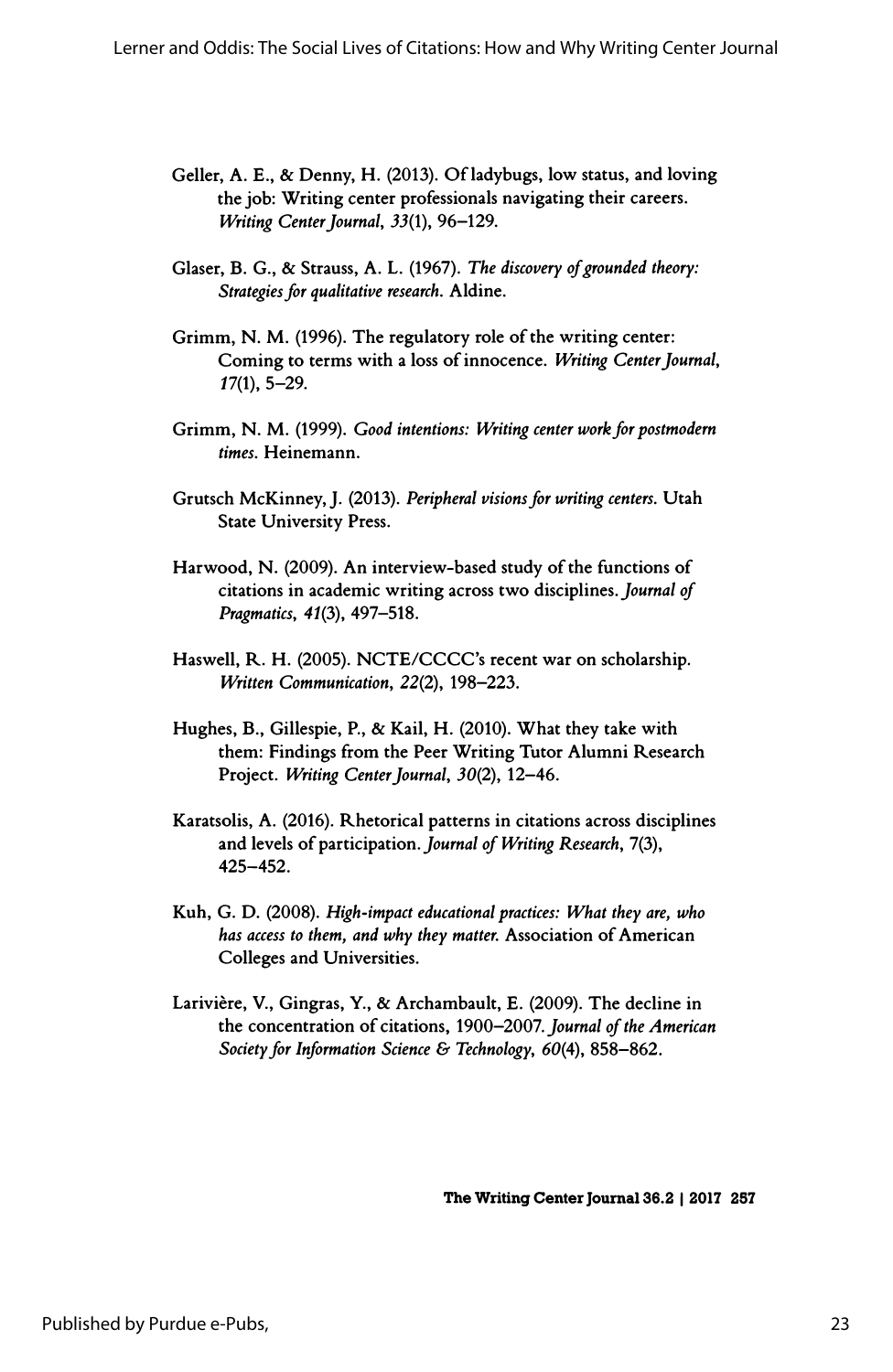- Lerner, N. (2014). The unpromising present of writing center studies: Author and citation patterns in The Writing Center Journal, 1980 to 2009. Writing Center Journal,  $34(1)$ ,  $67-102$ .
- Lucas, B. E., & Loewe, D. M. (2011). Coordinating citations and the cartography of knowledge: Finding true North in five scholarly journals. In L. Massey & R. C. Gebhardt (Eds.), The Changing of knowledge in composition: Contemporary perspectives (pp. 264-282). Utah State University Press.
- Mueller, D. (2012). Grasping rhetoric and composition by its long tail: What graphs can tell us about the field's changing shape. College Composition and Communication, 64(1), 195-223.
- North, S. M. (1984). The idea of a writing center. College English, 46(5), 433-446.
- Odell, L., Goswami, D., & Herrington, A. (1983). The discourse based interview: A procedure for exploring the tacit knowledge of writers in nonacademic settings. In P. Mosenthal, L. Tamor, & S. A. Walmsley (Eds.), Research on writing: Principles and methods (pp. 221-236). Longman.
- Reinsch, N. L., Jr., & Lewis, P. V. (1993). Author and citation patterns for The Journal of Business Communication, 1978-1992. Journal of Business Communication, 30(4), 435-462.
- Reinsch, N. L., Jr., & Reinsch, J. W. (1996). Some assessments of business communication scholarship from social science citations. Journal of Business and Technical Communication, 10(1), 28-47.
- Riley, T. (1994). The unpromising future of writing centers. Writing Center Journal,  $15(1)$ ,  $20-34$ .
- Robillard, A. E. (2006). "Young scholars" affecting composition: A challenge to disciplinary citation practices. College English, 68(3), 253-270.
- Rose, S. K. (1996). What's love got to do with it? Scholarly citation practices as courtship rituals. Language and Learning Across the Disciplines, 1(3), 34-48.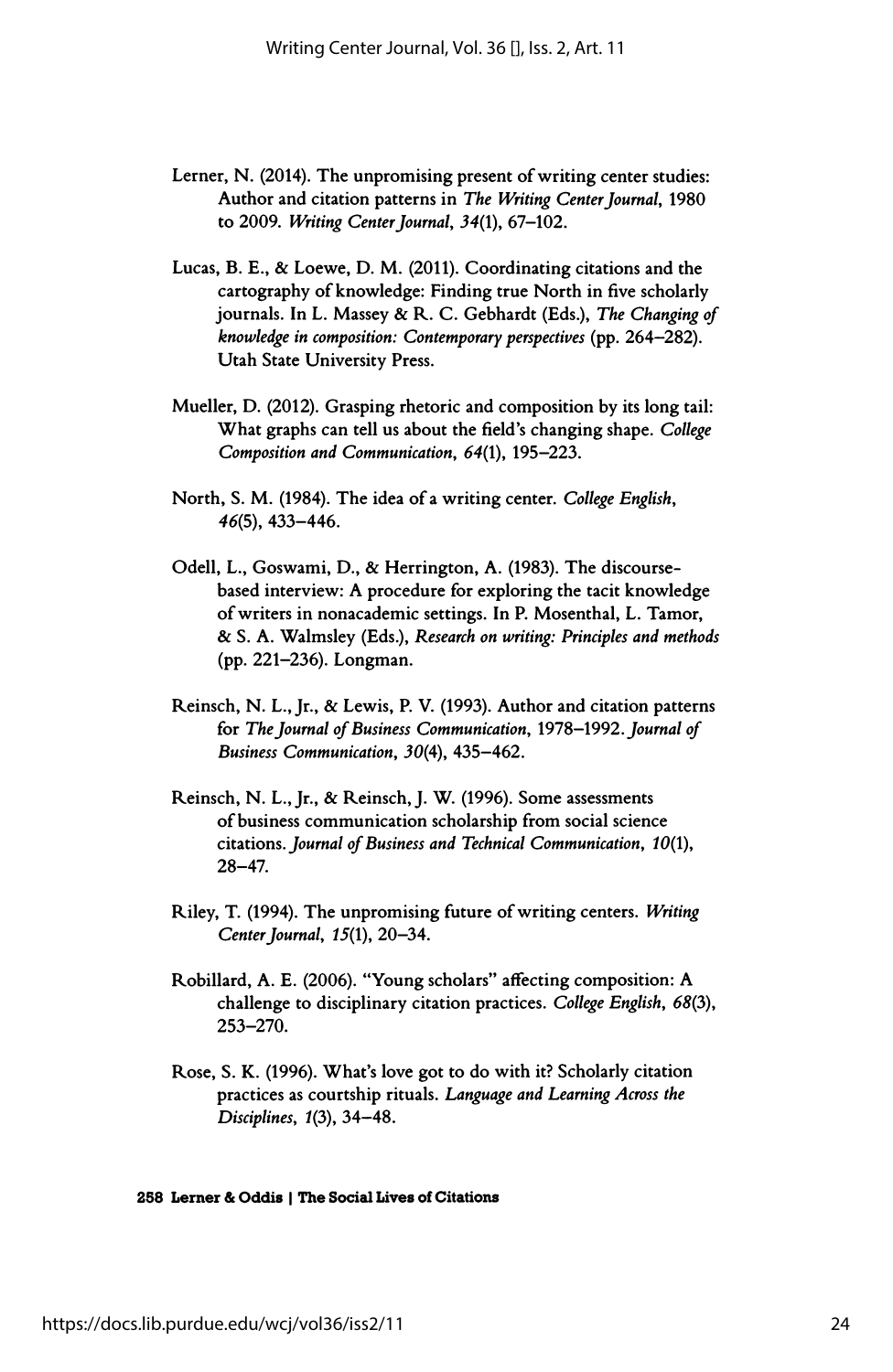- Rose, S. K. (1999). Two disciplinary narratives for nonstandard English in the classroom: Citation histories of Shaughnessy's Errors and Expectations and Smitherman's Talkin' and Testifyin' in rhetoric and composition studies. In M. Rosner, B. Boehm, & D. Journet (Eds.), History, reflection, and narrative: The professionalization of composition, 1963-1983 (Vol. 3) (pp. 187-203). Ablex.
- Smith, E. O. (2000). Points of reference in technical communication scholarship. Technical Communication Quarterly, 9(4), 427-453.
- So, C. Y. K. (1988). Citation patterns of core communication journals: An assessment of the developmental status of communication. Human Communication Research, 15(2), 236-255.
- Thaiss, C., & Zawacki, T. M. (2006). Engaged writers and dynamic disciplines: Research on the academic writing life. Boynton/Cook.
- Thompson, P., & Tribble, C. (2001). Looking at citations: Using corpora in English for academic purposes. Language Learning & Technology, 5(3), 91-105.
- Tuck, E., & Yang, K. W. (2014). R-words: Refusing research. In D. Paris & M. T. Winn (Eds.), Humanizing research: Decolonizing qualitative inquiry with youth and communities (pp. 223-247). Sage.
- Tuck, E., Yang, K. W., & Gaztambide-Fernández, R. (2017). Citation practices challenge, http://www.criticalethnicstudiesjournal.org/ citation-practices/

The Writing Center Journal 36.2 | 2017 259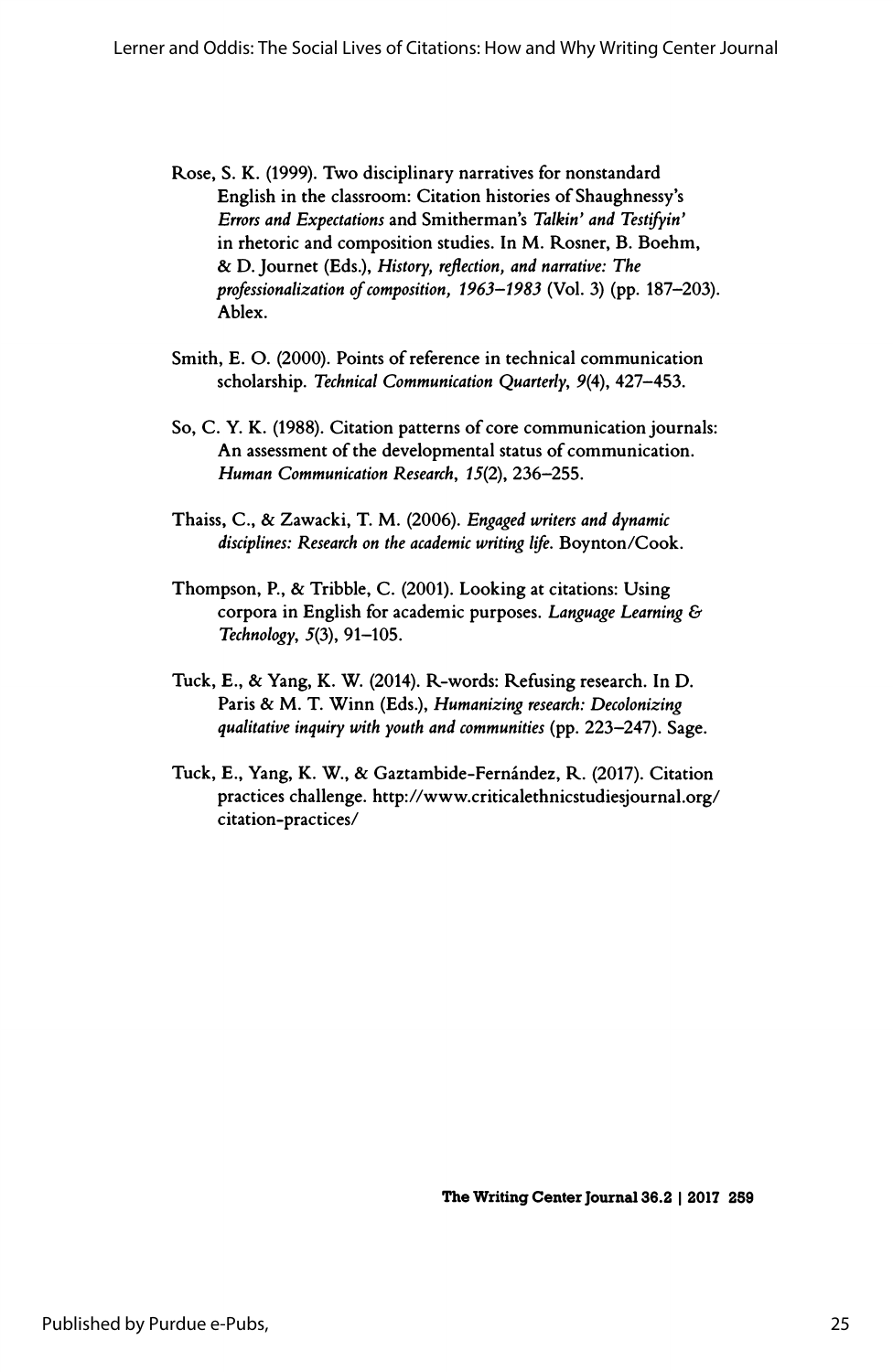# Appendix A: Writing Center Journal Author Citation Survey

 The purpose of this research is to investigate author citation practices in The Writing Center Journal. To answer the following questions, please consider and refer to the Writing Center Journal article(s) that you have published in the last 10 years. Thanks for your help.

## Please list what you see as your primary reasons for citing sources.

Amy Robillard ("'Young Scholars' Affecting Composition: A Chal lenge to Disciplinary Citation Practices." College English 68.3 [2006]: 253-270) identifies the following functions of citation in scholarly writ ing in composition studies. For each function, indicate how frequently it contributes to your reasons for citing sources in your Writing Center Journal publication(s):

# Provide readers access to source material.

| Never |   |  |   | Always |
|-------|---|--|---|--------|
| 1     | 2 |  | 4 | 5      |

#### Establish relationships among texts.

| Never |  |   |   | Always |
|-------|--|---|---|--------|
|       |  | 3 | 4 | 5      |

#### Establish your expertise as an author.

| Never |  |   | Always |   |
|-------|--|---|--------|---|
|       |  | 3 | 4      | 5 |

# **Provide evidence for your claims.**<br>Never **Always**

Never Always<br>1 2 3 4 5 Never Always<br>1 2 3 4 5

# Affirm your membership and participation in a particular Affirm your membership and participation in a particular<br>discourse community.<br>Nover a chinous

| Never |  |   |   | Always |
|-------|--|---|---|--------|
|       |  | 3 | 4 | 5      |

#### Align yourself with a particular school of thought.

| Never |  |   |   | <b>Always</b> |
|-------|--|---|---|---------------|
|       |  | 3 | 4 | 5             |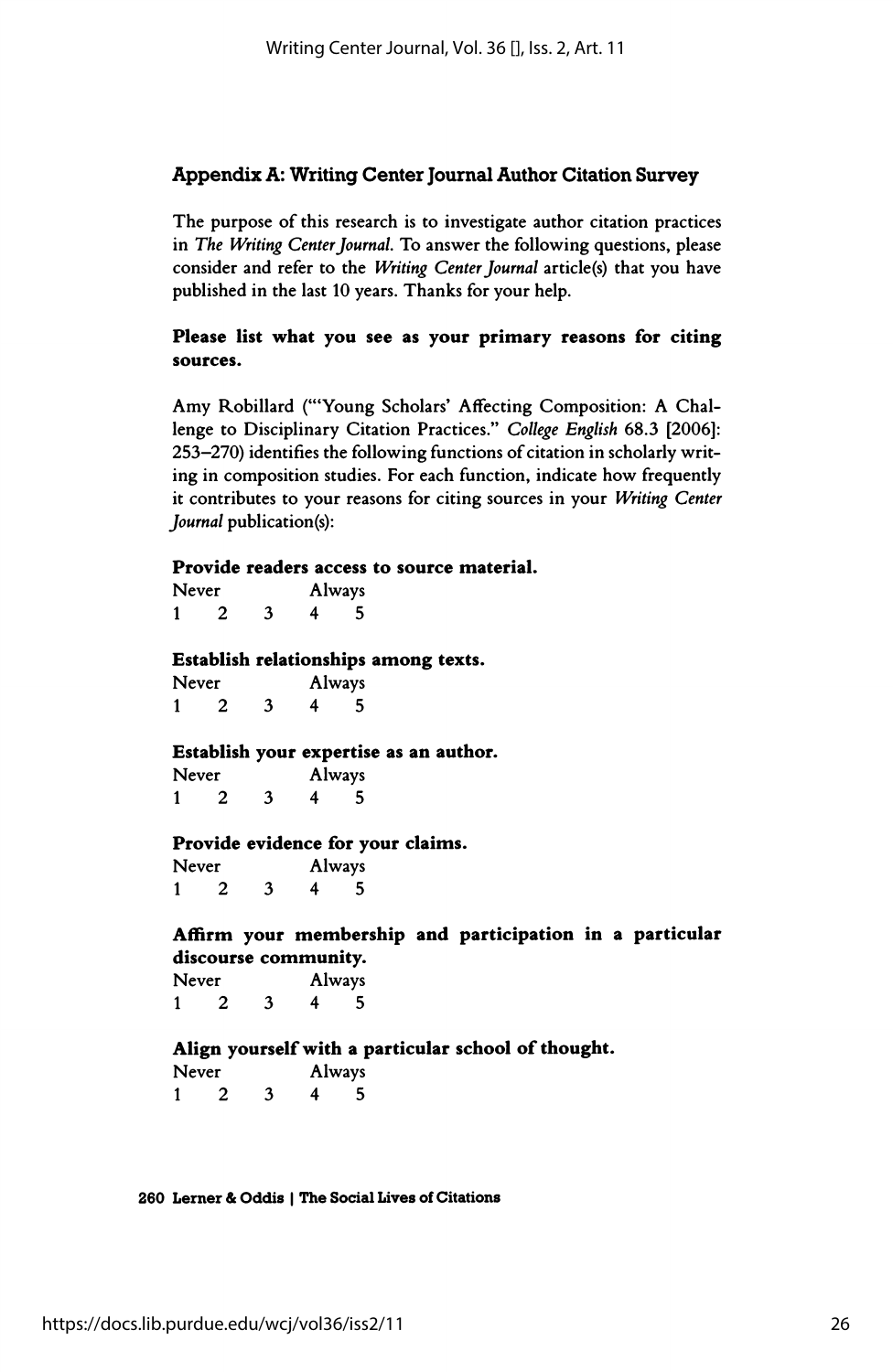Counter those who might criticize your ideas.<br>Never **Always** 

Never Always<br>1 2 3 4 5 Never Always<br>1 2 3 4 5

# Give credit where credit is due.

| Never |  |   |   | Always |
|-------|--|---|---|--------|
|       |  | 3 | 4 | 5      |

 Give legitimacy to potential disciplinary contributions, partic ularly those of little-known or up-and-coming scholars.

| Never |  |   |   | Always |
|-------|--|---|---|--------|
|       |  | 3 | 4 | 5      |

# Acknowledge one's indebtedness to others.

| Never |   |   |   | Always |
|-------|---|---|---|--------|
|       | 2 | 3 | 4 | 5      |

### Indicate your respect for the cited author's work.

| Never |   |  |   | Always |
|-------|---|--|---|--------|
| 1     | 2 |  | 4 | 5      |

### Show how others have shared their work with you.

| Never |  |   |   | Always |
|-------|--|---|---|--------|
|       |  | 3 | 4 | 5      |

What additional reasons do you consider when citing sources and how What additional reasons do you consider when citing sources and how<br>frequently do you consider those?

 Of the reasons listed above for citing sources (both Robillard's and your Of the reasons listed above for citing sources (both Robillard's and your<br>own), what five do you see as most important?

 We also plan to conduct follow-up interviews with interested partic ipants. These interviews will be conducted via Skype and last for 60 minutes. Participants will receive a \$50 honorarium. If you are willing minutes. Participants will receive a \$50 honorarium. It you are willing<br>to participate in that follow-up interview, please leave an email address<br>se that we wish to entert were to participate in that follow-up interview, please leave an email address<br>so that we might contact you.

The Writing Center Journal 36.2 | 2017 261